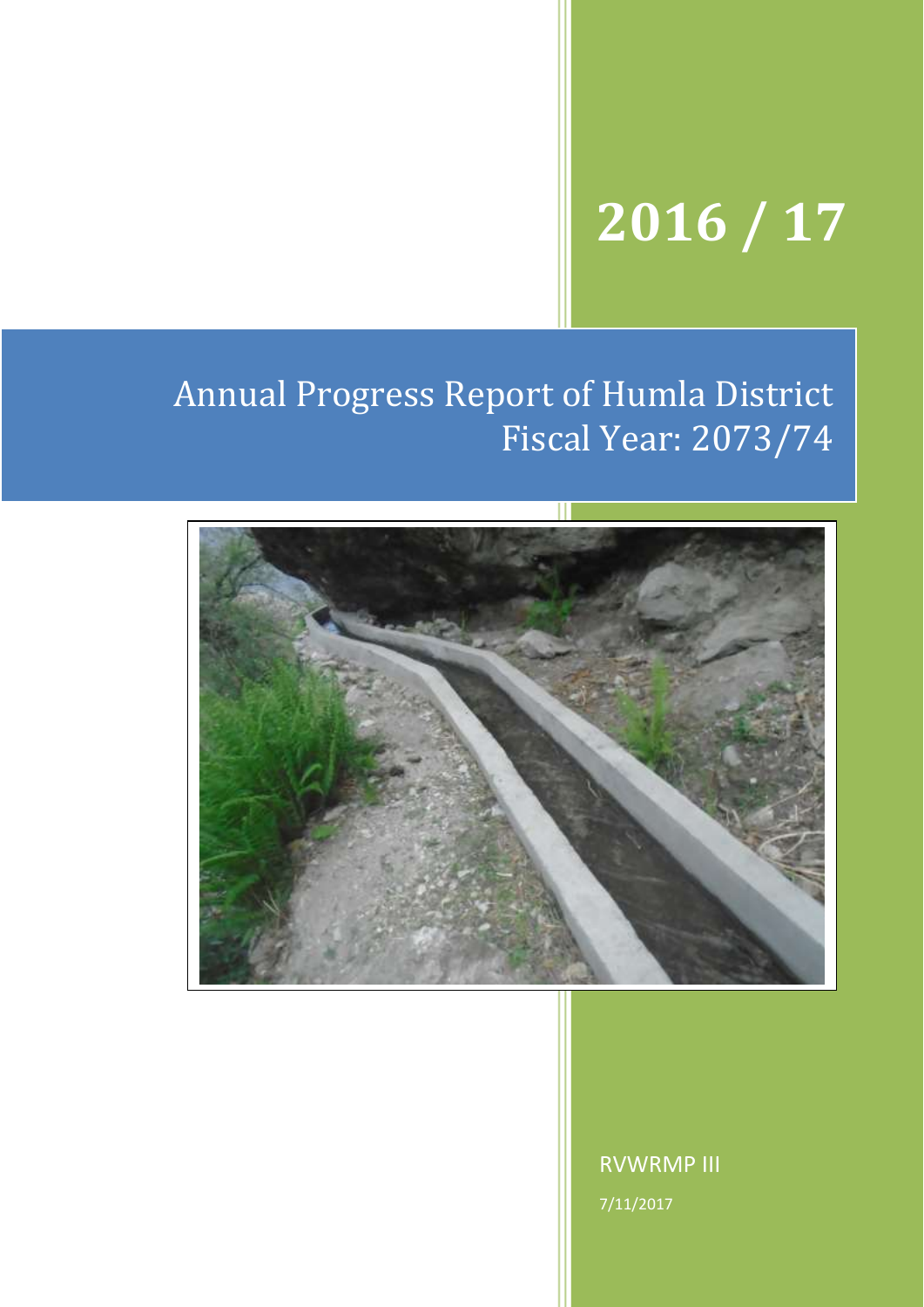

## <span id="page-1-0"></span>**Summary**

| District:                        | Humla                                                        |
|----------------------------------|--------------------------------------------------------------|
|                                  | 1 Srawan 2073 - 31 Ashad 2074                                |
| <b>Reporting Period:</b>         | 16 July 2016 - 15 July 2017                                  |
|                                  | Capital: 32,500,000.00                                       |
| <b>Budget of the Fiscal</b>      | Recurrent: 16,000,000.00                                     |
| Year: (As per budget             | <b>Total Planned Budget: 48,500,000.00</b>                   |
| authorization)                   | GON: 21,500,000.00                                           |
|                                  | GOF: 27,000,000.00                                           |
|                                  | Capital: 36,475,608.00                                       |
| <b>Released Budget of the</b>    | Recurrent: 19,025,000.00                                     |
| <b>Fiscal Year:</b>              | Total Released Budget: 55,500,608.00                         |
|                                  | GON: 21,500,000.00                                           |
|                                  | GOF: 34,000,608.00                                           |
|                                  | Capital: 36,475,608.00                                       |
|                                  | Recurrent: 19,025,000.00                                     |
|                                  |                                                              |
| <b>Expenditure of the Fiscal</b> | <b>Total Expenditure: 55,500,608.00</b>                      |
| Year:                            | GON: 21,500,000.00                                           |
|                                  | GOF: 34,000,608.00                                           |
|                                  | Capital: 112%                                                |
| <b>Expenditure % of the</b>      | Recurrent: 119%                                              |
| total budget                     | <b>Total: 114%</b>                                           |
|                                  | <b>Capital:</b>                                              |
| <b>Justification of more</b>     | • GON side budget approved from supervisory board meeting is |
| than 3% difference of            | not released.                                                |
| <b>Budget Versus</b>             | <b>Recurrent</b>                                             |
| <b>Expenditure</b>               | • GON side budget approved from supervisory board meeting is |
|                                  | not released.                                                |
| <b>Total Planned Schemes</b>     | 59                                                           |
| <b>Total Completed</b>           | 28                                                           |

#### **District's Annual Performance Silent Features in FY 2072/73:**

|                                       | <b>Parameters</b>                             |                                                    |                                         |                              |                                                                   |                                                             |                |
|---------------------------------------|-----------------------------------------------|----------------------------------------------------|-----------------------------------------|------------------------------|-------------------------------------------------------------------|-------------------------------------------------------------|----------------|
| <b>MCP</b><br>M of<br>distric<br>t(5) | Annual<br>Planning vs<br>Achievemen<br>t (20) | Contributio<br>n of DDC in<br><b>DWRDF</b><br>(25) | Monitorin<br>g and<br>Reporting<br>(15) | <b>DMC</b><br>Meetin<br>g(5) | <b>DWRDF</b><br><b>Utilization</b><br>and<br>Transparenc<br>y(20) | Collaboratio<br>n of<br><b>RVWRMP</b><br>activities<br>(10) | Total<br>(100) |
| 3                                     | 20                                            | 25                                                 | 12                                      |                              | 20                                                                | 10                                                          | 95             |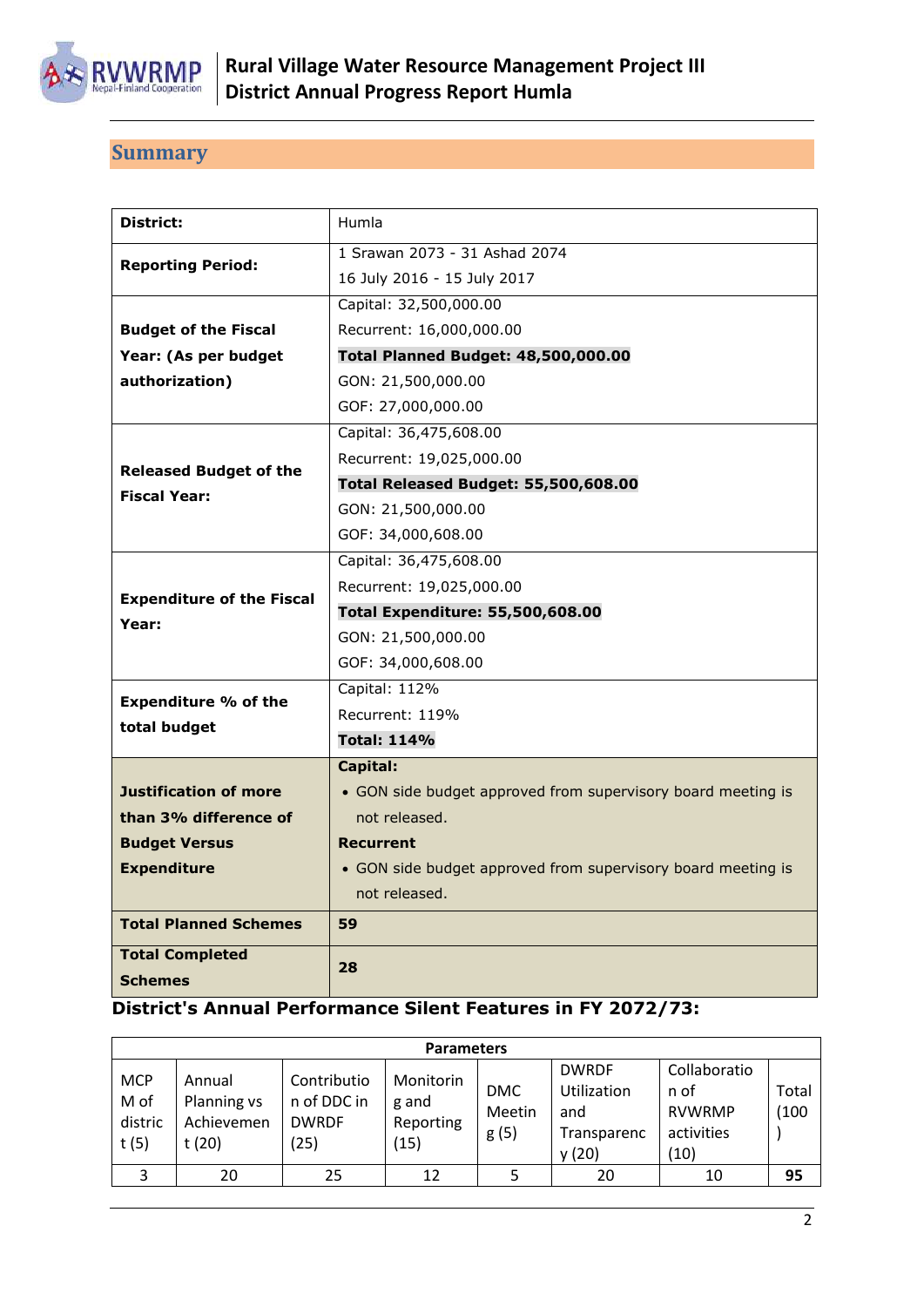

## **Contents**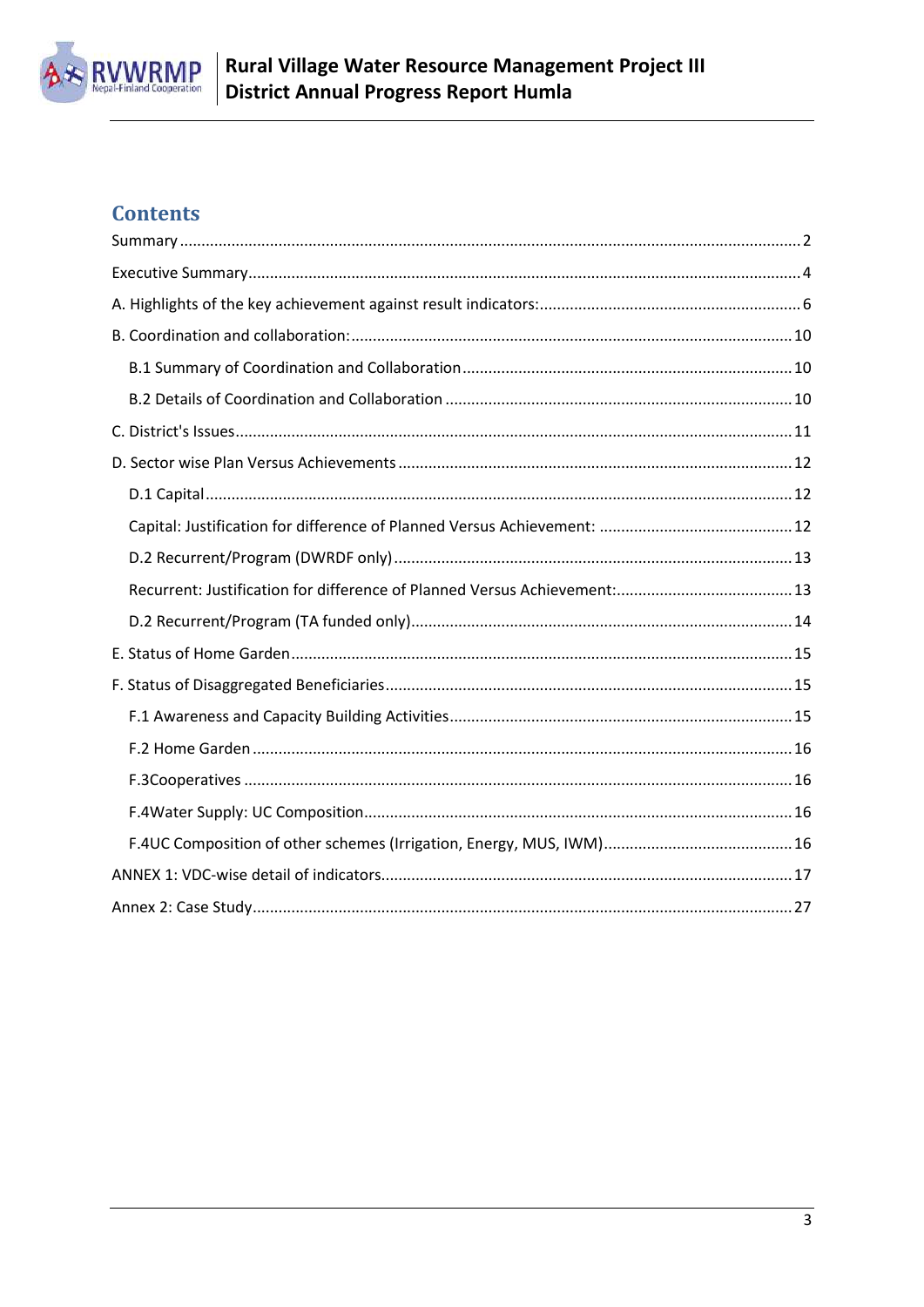

#### <span id="page-3-0"></span>**Executive Summary**

RVWRMP is a water resources management project where project supports in water supply and sanitation, community-based irrigation, micro-hydro power, improved cooking stoves and water mills, number of environmental improvements as well as home gardens, sustainable livelihoods and institutional capacity building activities. The broad range of activities address poverty provide ample opportunities to develop different approaches, promote good practices and trigger a range of ideas for improved well-being in these very remote villages.

Humla is one of the remotest and poorest districts of Nepal. It is situated in the northwestern corner of province no. 6 of Nepal. It is located in the high Himalaya, the district cover second largest part of the country in terms of area and it is the lowest populated district among entire districts of the country. The district head quarter is in Simikot. The district is not connected with road and even mule track up to district headquarter/rural municipalities from road head. There is only one airport which is only means of transportation depends on the weather and natural climates. Sometimes there is long gap of transportation due to natural disturbances. Humla is most inaccessible district of the project area that takes 2 to 5 days to reach to working rural municipalities from district headquarter. 7 days walk from the nearest motor road in Nepal and 3 days walk from the road head over the Tibetan border at Sera. District is politically divided in to 7 rural municipalities. This district lies in between 29°35' to 30°70' latitude in north and 81°18' to 82°10' in southern longitude. The total area of the district is 5655 square kilometres.

Humla suffers from food shortages all year around with almost half of the households in the district only able to produce enough food to sustain themselves for up to half of the year. The main causes of the situation are the climate is harsh, with long and snowy winters, while the soil fertility is low. Tiny terraced fields are cut into the sheer mountainsides. It is estimated that the average women in Humla works 16 hours per day and much of the work involves back breaking labour, carrying animal fodder, water and wood from long distances.

Humla is also rich in forest resources. Although there are rarely found 300 varieties of aromatic herbs in high mountain areas, only 20 to 25 varieties are brought in the market. Jatamasi, Katuki, Attis, Guchi Chyau etc. are found in high altitude of the district. Humli people have succeeded to some extent in fulfilling the demand for food grains (brought through airplane service) for their livelihood with their increased income from the sale of these herbs.

User Committees (UC) plan, implement and later operate village level schemes. Schemes are based on the priorities as identified in each Water Use Master Plan (WUMP). UCs are supported by Supporting Organization (SO), the district and rural municipalities. As per the project working modality, two different organizations are assigned as Support Organizations (SOs) to facilitate UC and users for different water resources development, livelihood promotion, household sanitation & hygiene monitoring and capacity building activities at rural municipalities and scheme level. District Coordination Committee made annual performance based contract with support organizations; Snow land Integrated Development Centre (SIDC) for Lali, Barai and Darma and Rural People Upliftment Development Programme (RPUDP) for Madana, Raya and Chhipra.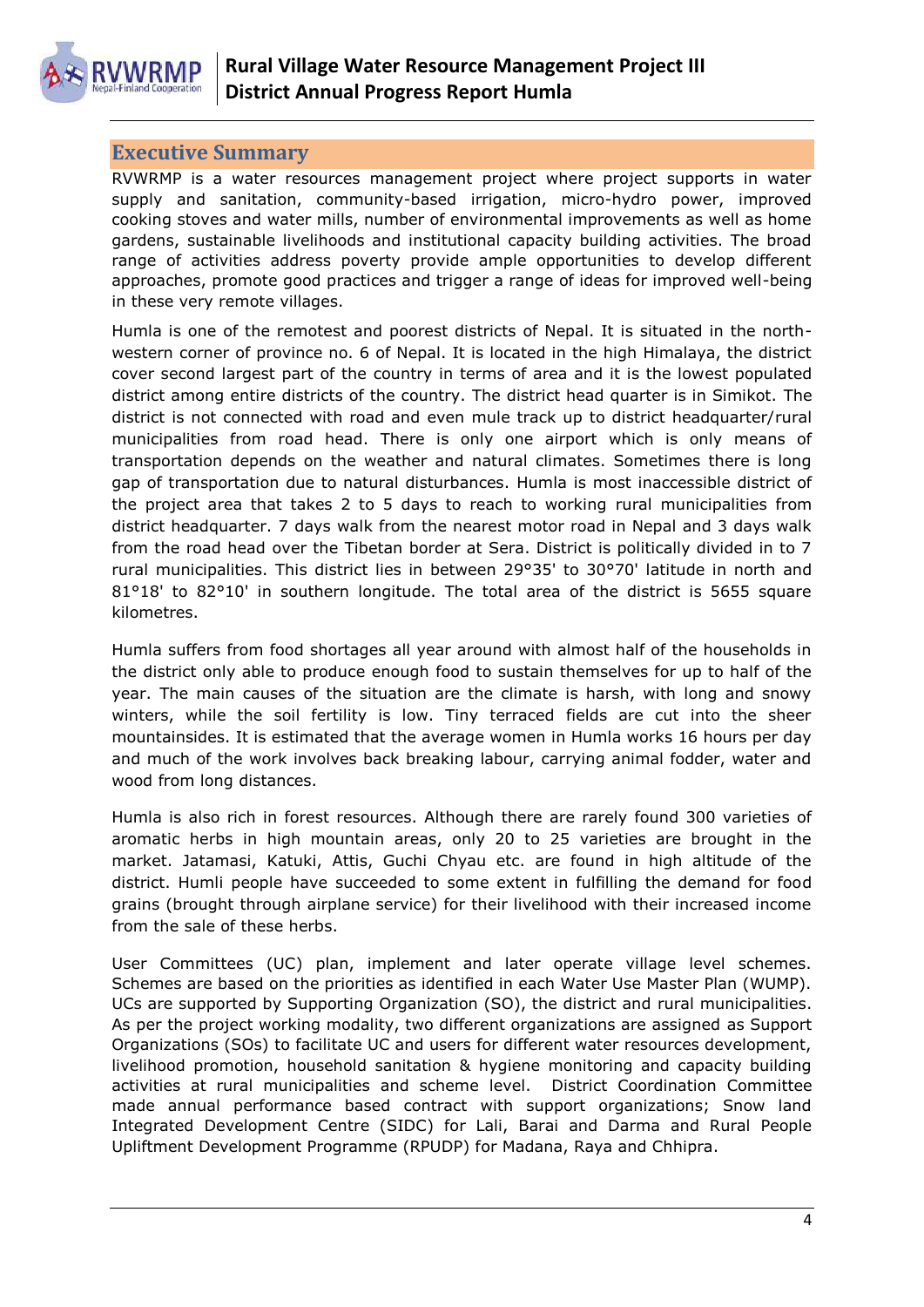

In fiscal year 2073/74; RVWRMP Humla has launched 26 water supply and sanitation schemes. 10 water supply and sanitation schemes completed. 779 HHs, 4438 populations, 1417 students in six schools from completed schemes. These communities' members have access to improve water supply facilities and time to collect water is reduced. 8 irrigation schemes, 10 MUS (CI+IWM) schemes, 6 improved cooking stoves (metal) schemes has implemented in FY 2073/74. One irrigation scheme (Rawajikhola irrigation) completed. 19 HHs, 106 populations benefited from that scheme and 76 ropani land is irrigated from that irrigation scheme. 4 MUS (CI+IWM) schemes completed. 102 HHs, 634 populations benefited from these schemes and 430 ropani land is irrigating from completed MUS schemes. 4 improved water mills constructed in MUS schemes. 4 improved cooking stove schemes completed. 537 HHs and 2702 populations benefited from completed ICS schemes. All VDCs declared open defecation free. District will declare open defecation free soon. WUMP is preparing in five VDCs (Sarkideu, Kharpunath, Bargaun, Hepka and Muchu). Chhipra is ready for declare indoor pollution free. Smokeless stove (metal) is very important in regard to women's health and environment. It reduces women's eye diseases and warm kitchen during cold season.

21 livelihood groups formed and 498 HHs benefited from home garden/vegetable farming training. One leader farmers/local resources persons training completed. 18 persons benefited from that training.

In previous days, women and minorities communities are not present in meeting. Nowadays, women and minorities communities present in meeting and can address their view/opinion in the meeting. The key challenge faced of Humla is transportation due to remoteness and not released of GON side budget approved from supervisory board meeting in FY 2073/74.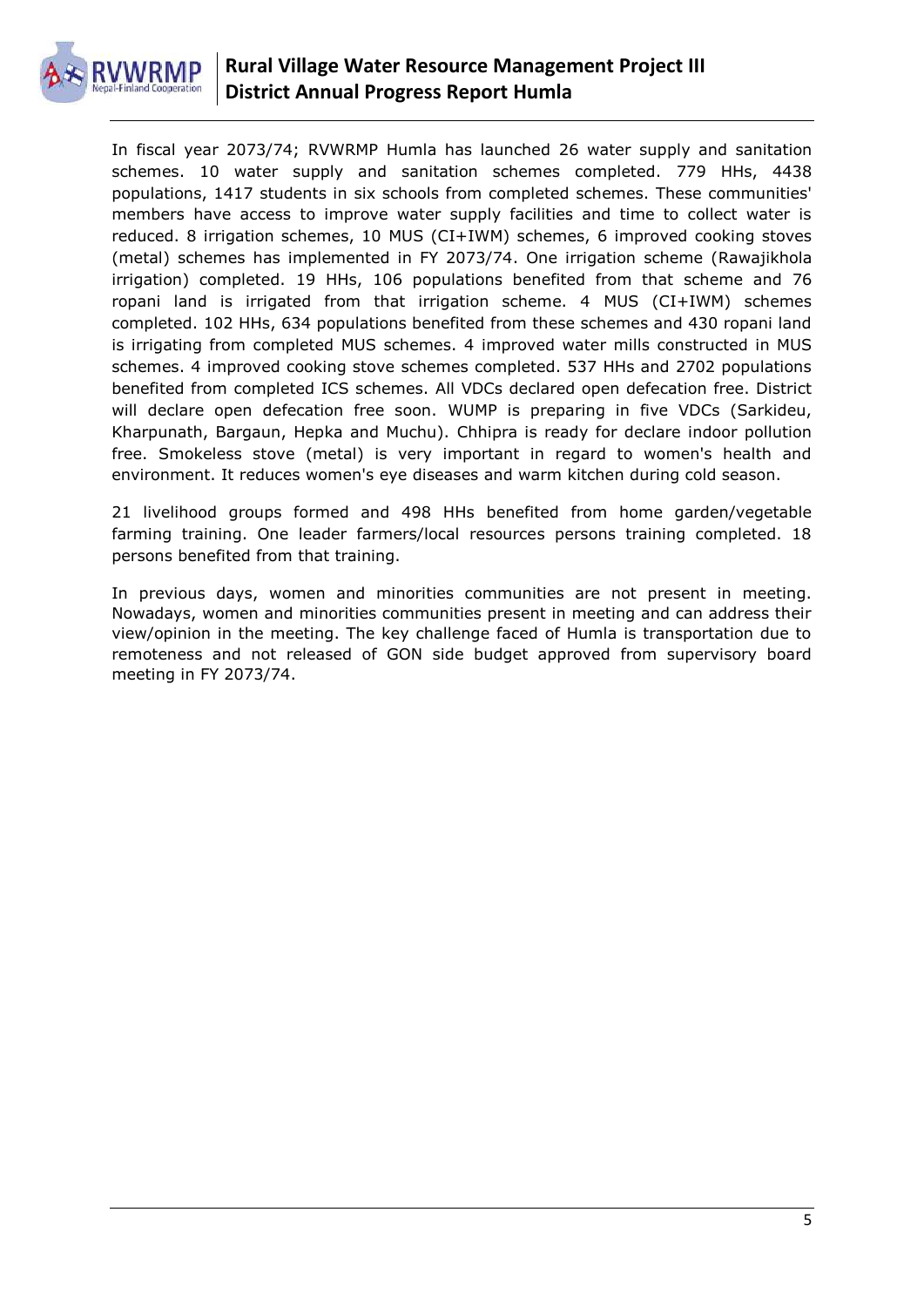

## <span id="page-5-0"></span>**A. Highlights of the key achievement against result indicators:**

Results # 1: Institutionalized community capacity to construct and maintain community managed water supply and adopt appropriate technology and sanitation and hygiene behavior. (WASH)

| <b>Result Indicator</b>                                                                                                                                                                                          | <b>Key achievement</b>                                                                                                                      | <b>Issues</b> | <b>Impression</b> |
|------------------------------------------------------------------------------------------------------------------------------------------------------------------------------------------------------------------|---------------------------------------------------------------------------------------------------------------------------------------------|---------------|-------------------|
| 1.1 Number of water supply<br>schemes supported by the<br>Project fund in Phase III provide<br>improved water supply services<br>defined as improved and<br>functional fulfils the QARQ<br>criteria.             | 16 completed and 16 ongoing<br>schemes fulfils the QARQ<br>criteria                                                                         |               |                   |
| 1.2 Number of water supply<br>(WS) beneficiaries                                                                                                                                                                 | 925 HHs 5339 population and<br>2010 students benefited from<br>16 completed schemes. Ongoing<br>schemes - 452 HHs 2773 pop.<br>+675 student |               |                   |
| 1.3Number of water supply<br>schemes supported by the<br>Project fund in phase III apply a<br>Water Safety Plan with<br>CCA/DRR component.                                                                       | 16 completed schemes applied<br><b>WSP</b>                                                                                                  |               |                   |
| 1.4 Percentage of User<br>Committees (UCs) of water<br>supply schemes in the project<br>core VDCs are active and able to<br>maintain service level                                                               | All completed schemes Ucs are<br>active and able to maintain<br>service level                                                               |               |                   |
| 1.5 Key positions (chair, vice<br>chair, secretary, joint secretary<br>and treasurer) in UCs of<br>improved water supply schemes<br>in the Project core VDCs are<br>held by women and by minority<br>populations |                                                                                                                                             |               |                   |
| 1.6 Number of<br>institutions/schools/public<br>places supported by the project<br>fund with disabled and gender-<br>friendly toilets and access to<br>hand washing                                              |                                                                                                                                             |               |                   |
| 1.7 Drinking water supply<br>schemes in project core VDCs<br>have affiliation with cooperative<br>to proliferate their capital                                                                                   |                                                                                                                                             |               |                   |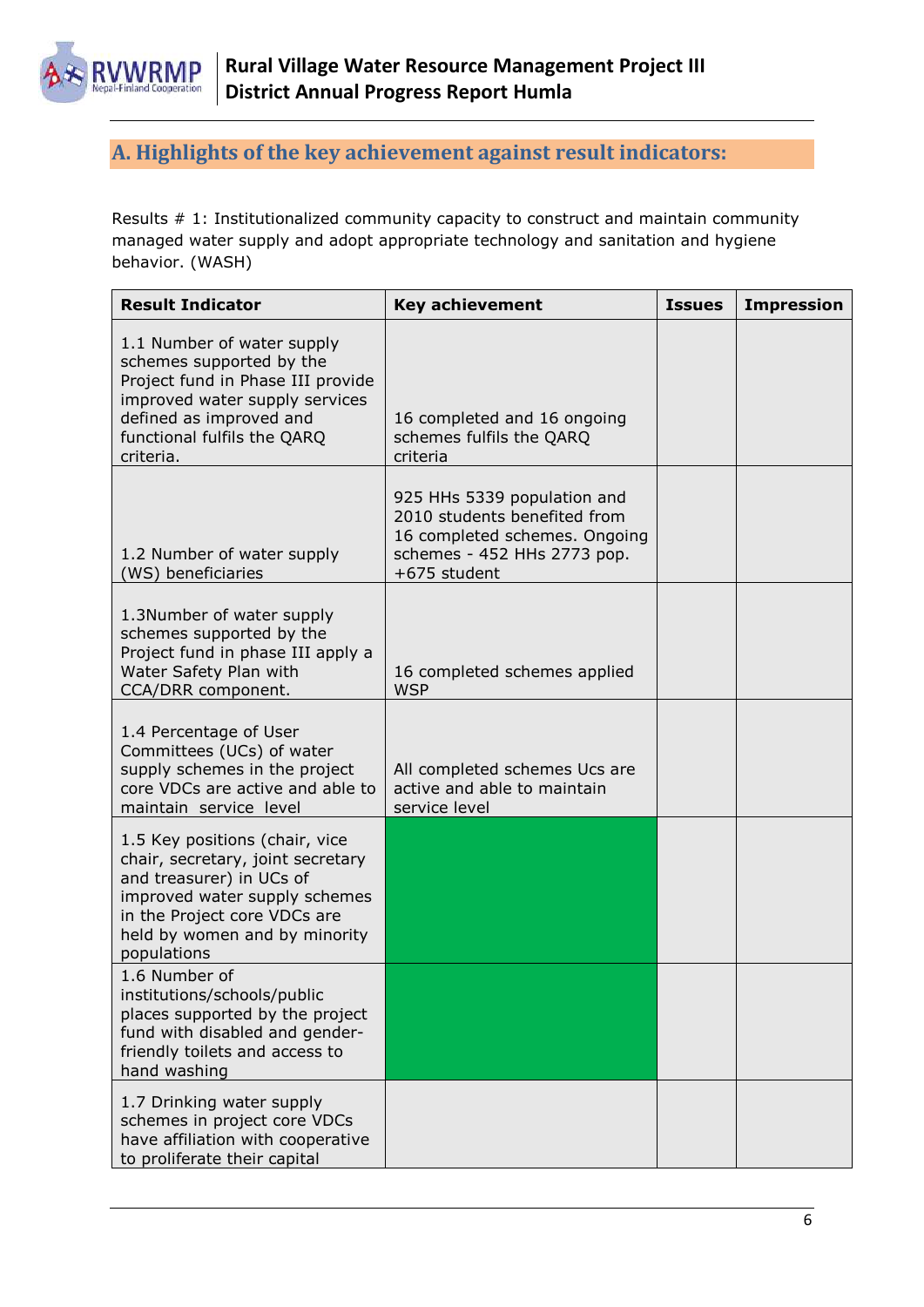

| 1.8 Menstruating women able to<br>use the toilet in project core |  |  |
|------------------------------------------------------------------|--|--|
| <b>VDCs</b>                                                      |  |  |

Result # 2: Improved and sustainable nutrition, food security and sustainable income at community level through water resources based livelihoods development.

| <b>Result Indicator</b>                                                                                                                                                          | <b>Key achievement</b>                                   | <b>Issues</b> | <b>Impression</b> |
|----------------------------------------------------------------------------------------------------------------------------------------------------------------------------------|----------------------------------------------------------|---------------|-------------------|
| 2.1Number of Home Garden<br><b>Beneficiaries</b>                                                                                                                                 | 6636                                                     |               |                   |
| 2.2 Percentage of women among<br>home garden training recipients,<br>trainers of trainers and Lead<br>Farmers                                                                    | 83%                                                      |               |                   |
| 2.3 Percentage of Dalit and other<br>socially excluded groups in home<br>garden training.                                                                                        | 18% Dalit and 24% Janajati                               |               |                   |
| 2.4. Number of people receiving<br>rural advisory services                                                                                                                       |                                                          |               |                   |
| 2.5 Families trained in income<br>generating activities                                                                                                                          |                                                          |               |                   |
| 2.6 Percentage of leadership<br>posts of project supported<br>cooperatives held by women<br>2.7Percentage of Multiple Use<br>Systems (MUS) among the<br>RVWRMP supported schemes | 46% held by women<br>10 MUS schemes out of 66<br>schemes |               |                   |

Result #3: Institutionalized capacity at District level to continue integrated water resources planning and support communities in implementing and maintaining WASH and livelihood activities

| <b>Result Indicator</b>                                                            | <b>Key achievement</b> | <b>Issues</b> | <b>Impression</b> |
|------------------------------------------------------------------------------------|------------------------|---------------|-------------------|
| 3.1 Renewable Energy generated<br>through micro-hydro power plants   NA            |                        |               |                   |
| 3.2 Number of households<br>provided with access to<br>sustainable energy services | <b>NA</b>              |               |                   |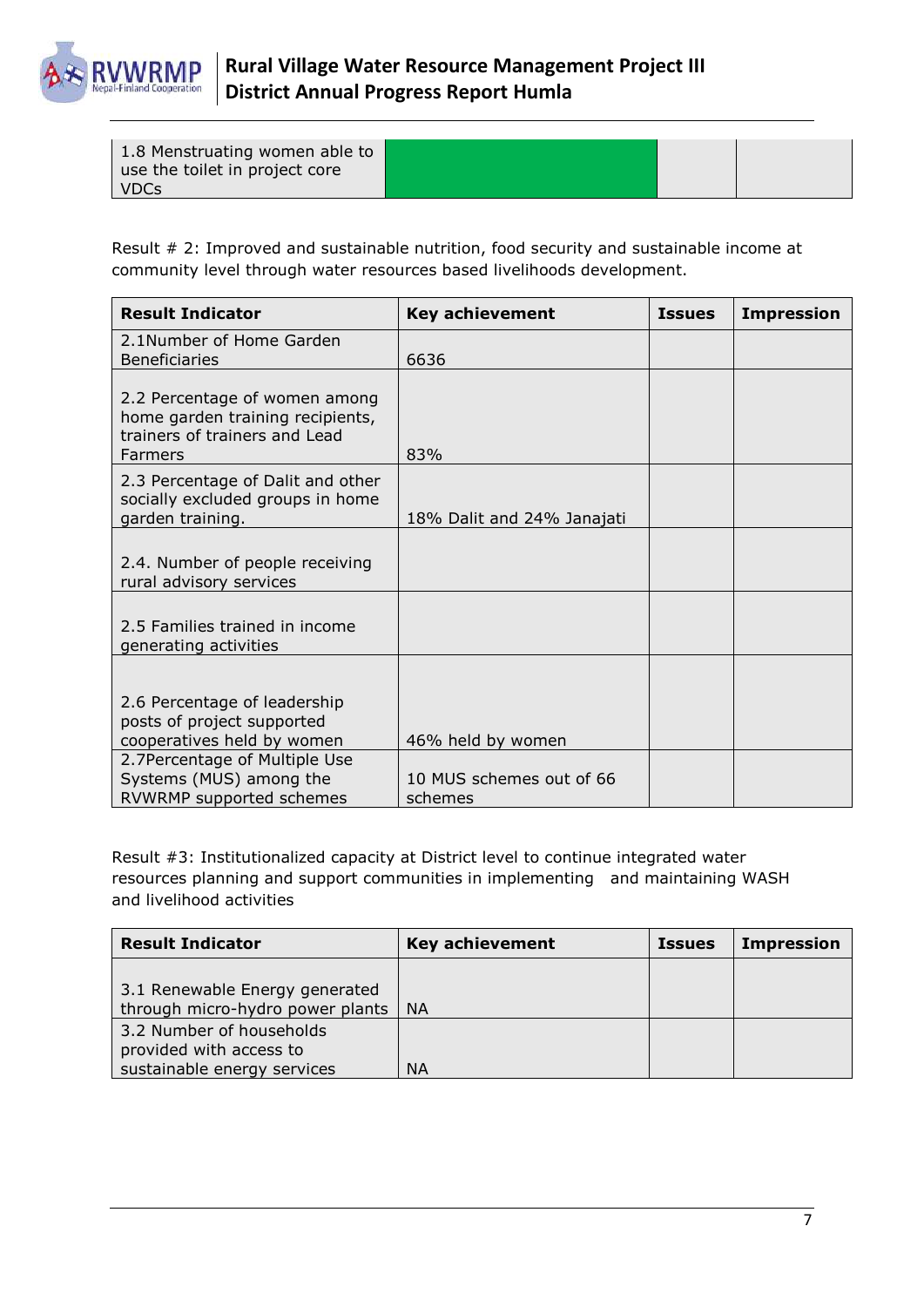

| 3.3 User Committees (UCs) of<br>micro-hydro schemes are active<br>and able to maintain service<br>level as verified by presence of a<br>paid maintenance worker, public<br>audit at least once a year and<br>affiliation with cooperative. | <b>NA</b>                                                                                                                               |  |
|--------------------------------------------------------------------------------------------------------------------------------------------------------------------------------------------------------------------------------------------|-----------------------------------------------------------------------------------------------------------------------------------------|--|
| 3.4 Greenhouse gas emissions<br>mitigated by the use of<br>sustainable technologies, e.g.<br>cooking stoves, improved water<br>mills                                                                                                       | 6132 pop benefited from<br>metal ICS and 634 pop<br>benefited from IWM, 2956<br>pop in ICS and 2544 pop in<br>IWM $\Rightarrow$ ongoing |  |
| 3.5 Number of trained<br>beneficiaries on disaster risk<br>reduction and climate change<br>adaptation(DRR)                                                                                                                                 |                                                                                                                                         |  |
| 3.6 Project investments meet<br>DRR standards and criteria                                                                                                                                                                                 |                                                                                                                                         |  |

| <b>Result Indicator</b>                                                                                                                                                                                                                | <b>Key achievement</b>                                                                           | <b>Issues</b> | <b>Impression</b> |
|----------------------------------------------------------------------------------------------------------------------------------------------------------------------------------------------------------------------------------------|--------------------------------------------------------------------------------------------------|---------------|-------------------|
| 4.1 Roadmap for multi-sector<br>regional cohesion policy:<br>Contribution to policies designed<br>for poverty reductions in remote<br>and mountainous areas either<br>under Agriculture Development<br>Strategy or at provincial level |                                                                                                  |               |                   |
| 4.2 National and Provincial<br>authorities in WASH, agriculture<br>and small industries sectors<br>informed on RVWRMP experiences                                                                                                      |                                                                                                  |               |                   |
| 4.3 District ownership<br>demonstrated by DDC's<br>contribution to the District Water<br>Resources Development Fund<br>(DWRDF)                                                                                                         | 103% (Rs. 600,000.00<br>contributed but allocation is<br>Rs. 580,591.00) contributed<br>to DWRDF |               |                   |
| 4.4 Number of trained local<br>bodies to promote effective<br>access to energy, markets,<br>irrigation and WASH services.                                                                                                              |                                                                                                  |               |                   |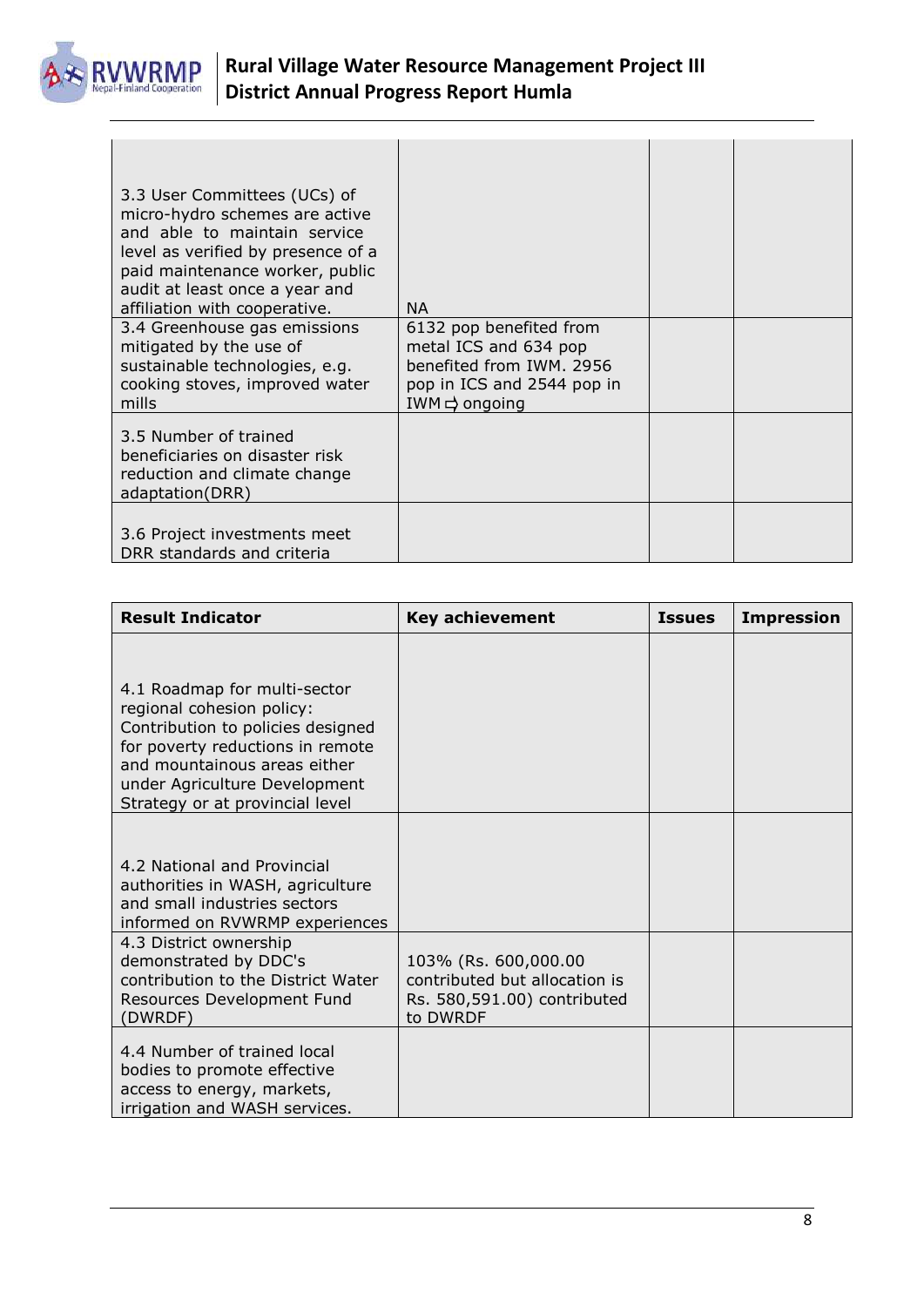

| 4.5 Mobilization of resources of<br>Cottage and Small Industries<br>Development Board (CSIDB) and<br>District Agriculture Development<br>Office (DADO) for joint activities<br>in the Project VDCs | Rs. 319,000.00 contributed<br>from DADO and CSID Humla. |  |
|----------------------------------------------------------------------------------------------------------------------------------------------------------------------------------------------------|---------------------------------------------------------|--|
| 4.6 DWRDF funds are expended<br>against the annual budget                                                                                                                                          | 114% expended against the<br>annual budget              |  |
| 4.7Necessary technical and<br>administrative support is provided<br>without delays by District<br>Technical Office (DTO), DADO and<br>other relevant offices.                                      | 12 DMC meetings                                         |  |
| 4.8 Village Development<br>Committees' (VDCs) ownership<br>demonstrated through their<br>contribution to scheme costs                                                                              | 5% VDC contribution                                     |  |
| 4.9 Percentage of community<br>contribution in cash and kind<br>towards construction water and<br>irrigation systems, power plants,<br>etc.                                                        | Community contribution is<br>more than 20%              |  |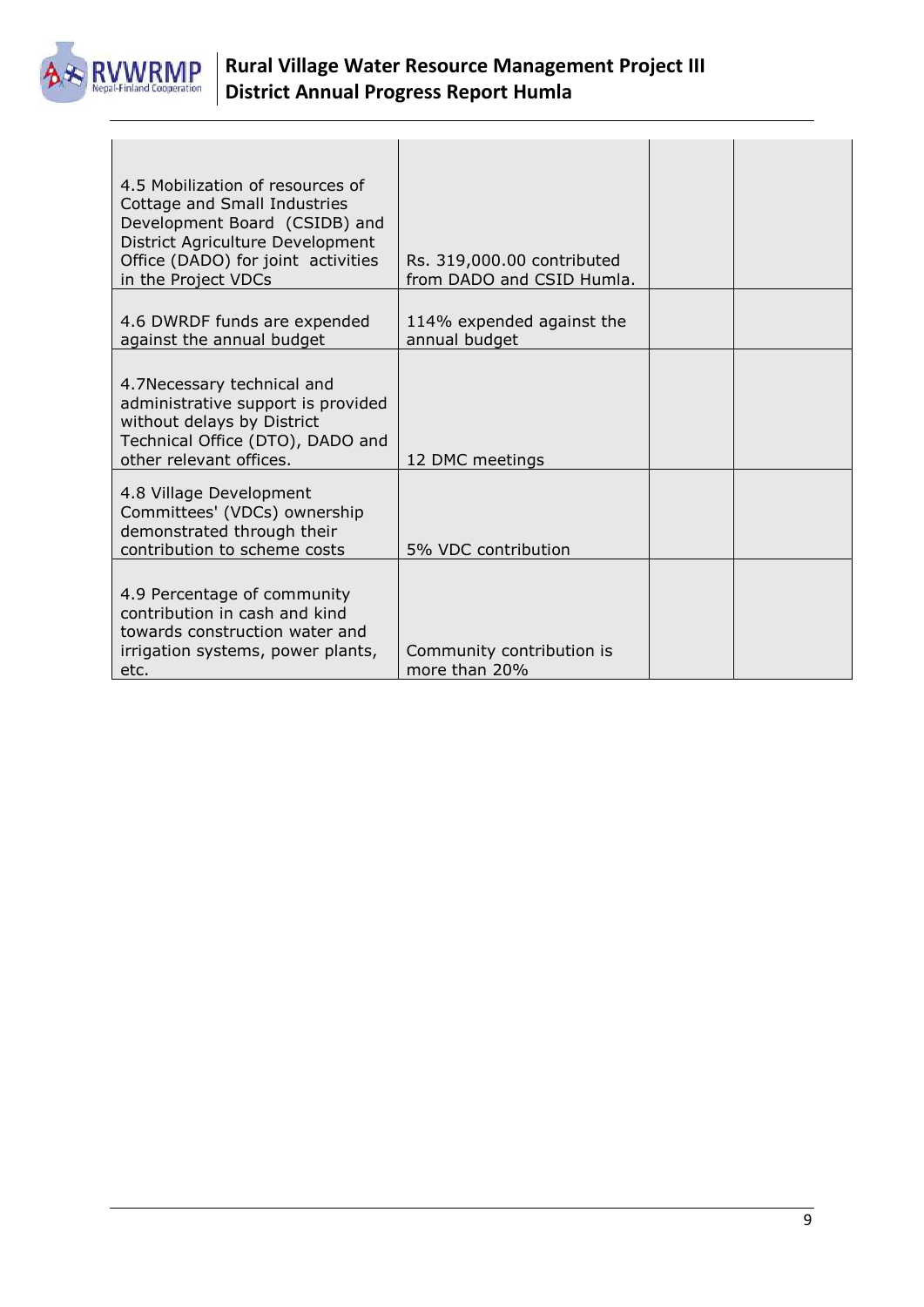

## **B. Coordination and collaboration:**

#### **B.1 Summary of Coordination and Collaboration**

| Number of events / activities performed with coordination / collaboration |                      |
|---------------------------------------------------------------------------|----------------------|
| Key Organizations involved                                                | DADO and CSID, Humla |
| Total Budget Expected / Allocated for the events (Excluding DWRDF)        | 330,000.00           |
| Total expenditures with coordination / collaboration (Excluding DWRDF)    | 319,000.00           |
| % of fund utilization                                                     | 97%                  |

#### **B.2 Details of Coordination and Collaboration**

<span id="page-9-1"></span><span id="page-9-0"></span>

| <b>Performed Activity</b>          | Organization (coordinated<br>collaborated) | <b>Description of the activity</b> | <b>Type of collaboration</b><br>(Financial / Technical /<br><b>Financial + Technical)</b> | <b>Budget</b><br>allocation<br>(excluding<br>DWRDF, if any) | <b>Expenditure (if</b><br>any) |
|------------------------------------|--------------------------------------------|------------------------------------|-------------------------------------------------------------------------------------------|-------------------------------------------------------------|--------------------------------|
| Agro fare in Piplang               | DADO, Humla                                | Agro fare                          | Financial + Technical                                                                     | 30,000.00                                                   | 30,000.00                      |
| Agrovate establishment<br>training | DADO, Humla                                | Agrovate establishment             | Financial + Technical                                                                     | 40,000.00                                                   | 40,000.00                      |
| Leader farmer training             | DADO, Humla                                | Leader farmer training             | Financial + Technical                                                                     | 375,000.00                                                  | 375,000.00                     |
| Bee keeping training               | CSID, Humla                                | Bee keeping training               | Financial + Technical                                                                     | 147,790.00                                                  | 147,790.00                     |

<span id="page-9-2"></span>Note: please convert technical and material support done by collaborating agencies into cash (tentative form).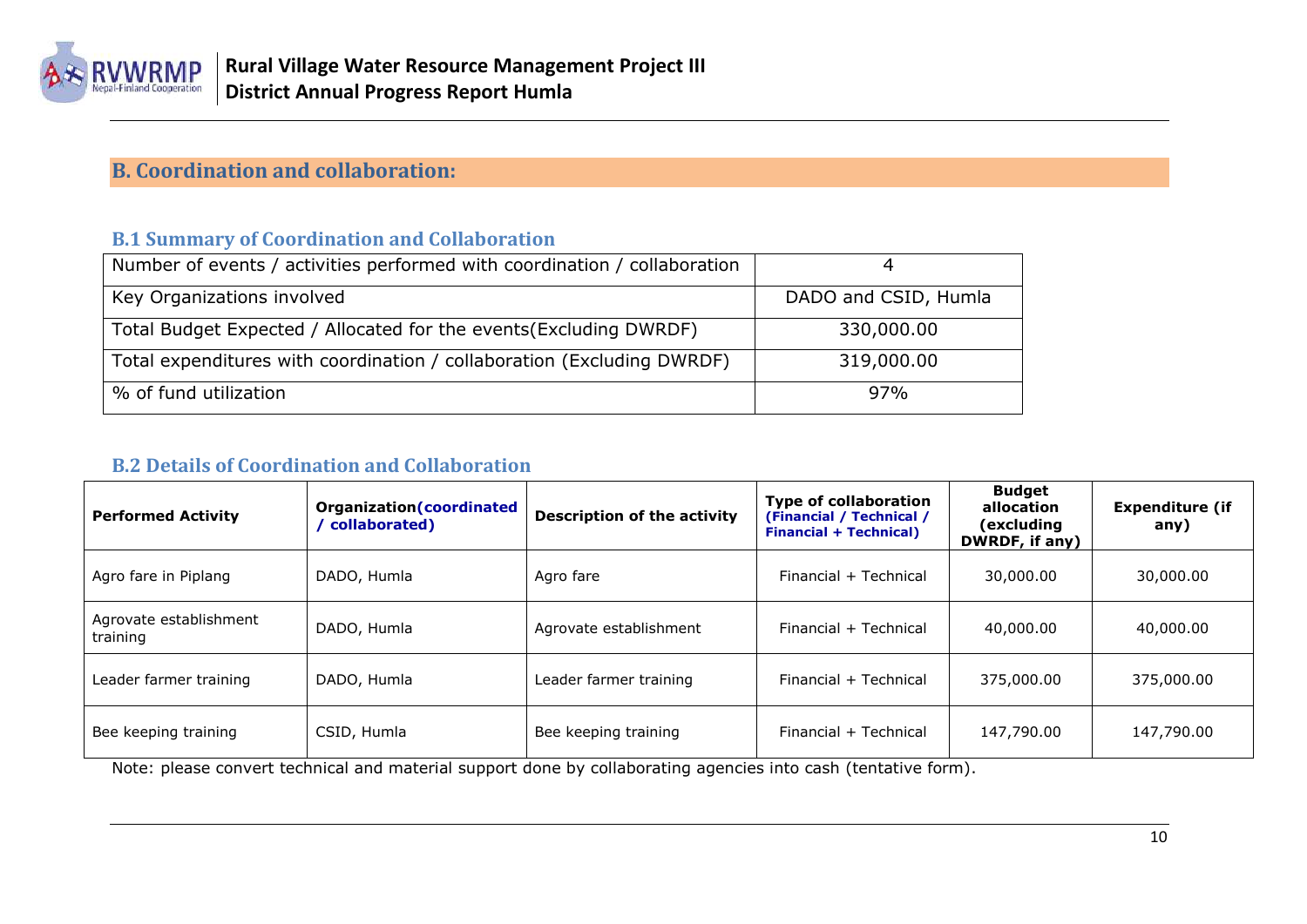

## <span id="page-10-0"></span>**C. District's Issues**

## C.1: DMC Meeting

| <b>DMC</b>     |                 |                                                                           | Implementati |         |
|----------------|-----------------|---------------------------------------------------------------------------|--------------|---------|
| Meetings       | Date            | Key Issues and Decision                                                   | on status    | Remarks |
|                |                 | Extension of Sos agreement up to Ashad                                    |              |         |
|                | $19 -$ Jul-     | 2074 as per SO/SP mobilization guideline                                  |              |         |
| $\mathbf{1}$   | 16              | approved by SVB and PMT meeting                                           |              |         |
|                | $2-Sep-$        |                                                                           |              |         |
| $\overline{2}$ | 16              | Discuss annual work plan of FY 2073/74.                                   |              |         |
|                | $18-Sep-$       | Two SPs selection for ODF support in                                      |              |         |
| 3              | 16              | Muchu and Dandafaya VDCs                                                  |              |         |
| 4              | $15-Nov-$<br>16 | Discuss annual work plan of FY 2073/74.                                   |              |         |
|                |                 | Sarkideu, Kharpunath, Bargaun, Hepka                                      |              |         |
|                | $25-Sep-$       | and Muchu VDCs are selected for new                                       |              |         |
| 5              | 16              | WUMP preparation in FY 2073/74.                                           |              |         |
|                | $23$ -Dec-      | Two working Sos (SIDC and RPUDP) are                                      |              |         |
| 6              | 16              | selected for new WUMP preparation.                                        |              |         |
|                |                 | Approved revised AWP 2073/74.                                             |              |         |
|                |                 | Extension ODF support SPs in Shreeneger                                   |              |         |
|                | $28$ -Feb-      | and Dandafaya VDCs up to 13 March                                         |              |         |
| $\overline{7}$ | 17              | 2017.                                                                     |              |         |
|                |                 | Team formation (Mr. Devi Aidee, District                                  |              |         |
|                |                 | Engineer, Mr. Birendra Bahadur Thapa,                                     |              |         |
| 8              | 7-Mar-<br>17    | WRA, Mr. Love Raj Pantha, Mr. Kamal                                       |              |         |
|                |                 | Bhatta and Mr. Dipak Shahi) for DPE.<br>Team formation (Mr. Lokendra Bdr. |              |         |
|                |                 | Hamal, UC chairperson, Birendra Bahadur                                   |              |         |
|                |                 | Thapa, WRA, Mr. Ashwini Kumar Devkota,                                    |              |         |
|                | $11$ -Apr-      | Accountant and Mr. Dhanlal Rokaya, ADE)                                   |              |         |
| 9              | 17              | for evaluation of sealed quotation.                                       |              |         |
|                | $27 - Apr -$    |                                                                           |              |         |
| 10             | 17              | Progress review of FY 2073/74.                                            |              |         |
|                |                 | NPS 20,000.00 pay to OJT/Agriculture Mr.                                  |              |         |
|                | $1-Jun-$        | Konjok Tempa Lama from Karnali                                            |              |         |
| 11             | 17              | Technical School, Jumla.                                                  |              |         |
|                |                 | Project activities handing over to                                        |              |         |
|                |                 | Gaupalikas as per fourth supervisory                                      |              |         |
| 12             | $7 -$ Jul $-17$ | board meeting.                                                            |              |         |

## C.2: PSU/PCO Support (Staff):

| Type of Support                             | Number    | Key delivery                                      | Output |
|---------------------------------------------|-----------|---------------------------------------------------|--------|
|                                             | of visits |                                                   |        |
| 1. Scheme/VDC monitoring                    | 0         |                                                   |        |
| 2. SO/SPs selection                         | 0         |                                                   |        |
| 3. Training/Workshop<br>facilitation        | 0         |                                                   |        |
| 4. Bimonthly meeting                        | 0         |                                                   |        |
| 5. Ceremony                                 |           | Participate in ODF ceremony<br>in Gothi and Saya. |        |
| 6. Discussion on district<br>project issues | 0         |                                                   |        |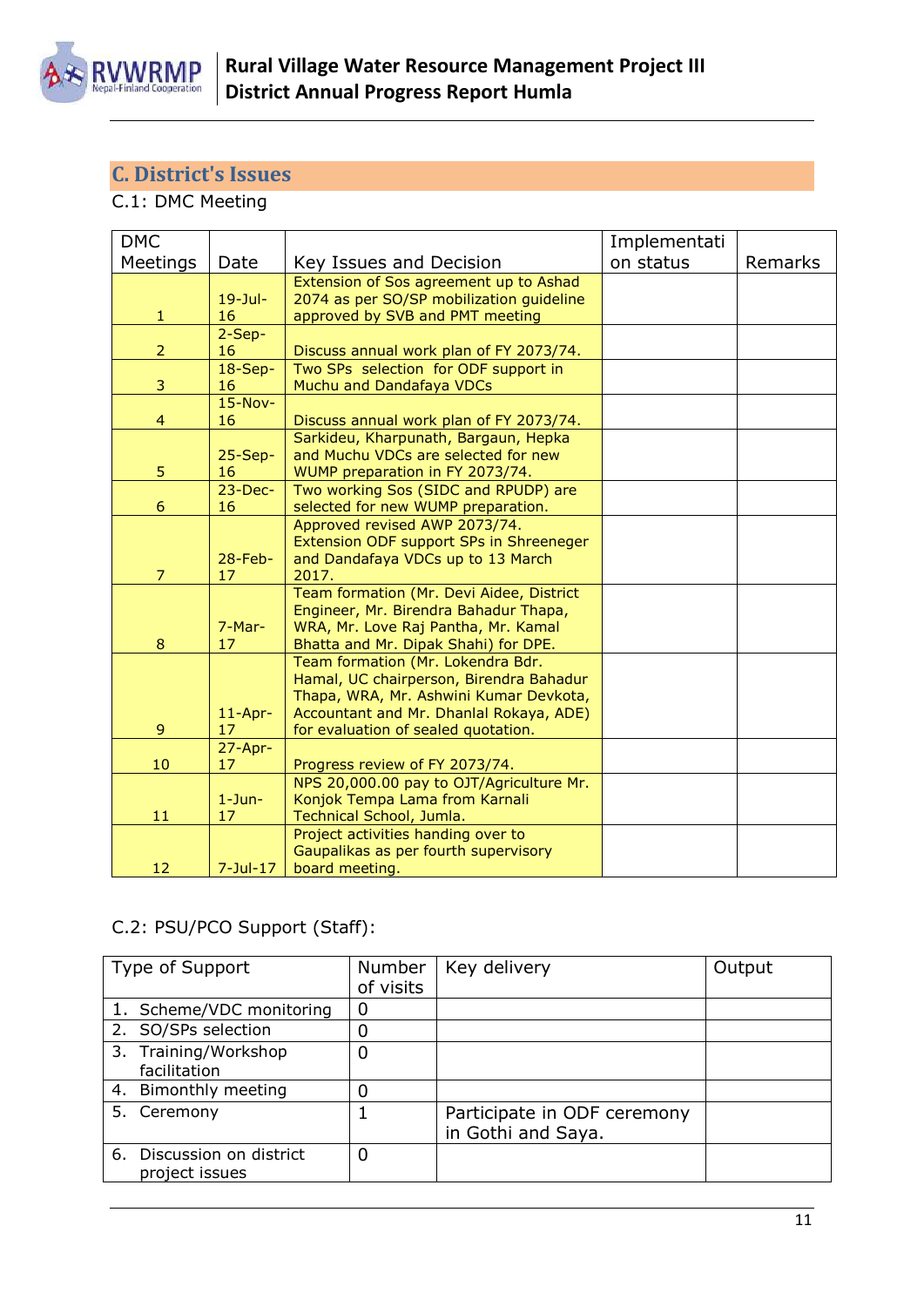

## **D. Sector wise Plan Versus Achievements**

#### **D.1 Capital**

|                                     |                               | <b>Planned for FY 2073/74</b> |                                   |                                                                 | Achieved in FY 2073/74 | Plan for coming FY 2074/75 |                                          |  |
|-------------------------------------|-------------------------------|-------------------------------|-----------------------------------|-----------------------------------------------------------------|------------------------|----------------------------|------------------------------------------|--|
| <b>Scheme Type</b><br><b>Sector</b> |                               | <b>Number</b><br>of scheme    | Number of<br><b>beneficiaries</b> | <b>Number</b><br>Number of<br><b>beneficiaries</b><br>of scheme |                        | <b>Number</b><br>of scheme | <b>Number of</b><br><b>beneficiaries</b> |  |
| Water                               | Gravity                       | 26                            | 7886                              | 10                                                              | 4438                   | 26                         | 7142                                     |  |
| Irrigation                          | <b>CI</b>                     | 8                             | 2417                              |                                                                 | 106                    | 9                          | 3853                                     |  |
| <b>MUS</b>                          | WS+NCI                        |                               |                                   |                                                                 |                        |                            |                                          |  |
|                                     | $CI+IWM$                      | 10                            | 3178                              | 4                                                               | 634                    | 8                          | 3372                                     |  |
| Sanitation                          | <b>ICS</b>                    | 6                             | 9412                              | 4                                                               | 2702                   | 5                          | 5805                                     |  |
| Sanitation                          | Institutional,<br>ODF support | 9                             | 12214                             | 9                                                               | 12214                  | 3                          | 1565                                     |  |

<span id="page-11-2"></span><span id="page-11-1"></span><span id="page-11-0"></span>**Capital: Justification for difference of Planned Versus Achievement:**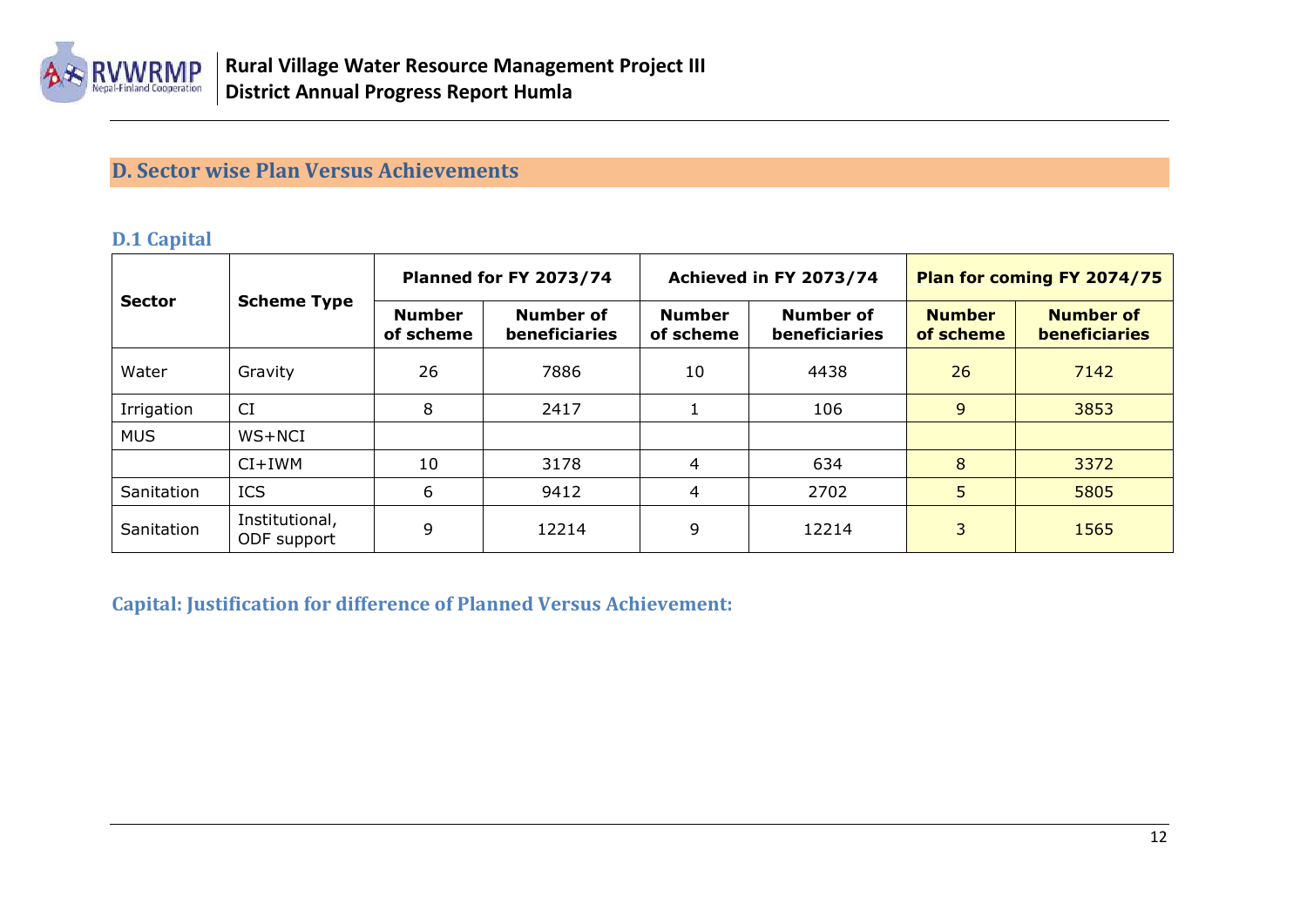

## **D.2 Recurrent/Program (DWRDF only)**

| <b>Capacity Building Heading</b>                                                            | <b>Number of</b><br>event<br>planned | <b>Number of event</b><br>conducted | <b>Plan Vs</b><br><b>Achievement</b><br>(9/6) | <b>Key</b><br>achievement |
|---------------------------------------------------------------------------------------------|--------------------------------------|-------------------------------------|-----------------------------------------------|---------------------------|
| Awareness/Campaign                                                                          | 67                                   | 67                                  | 100%                                          |                           |
| Cooperative                                                                                 | 6                                    | 6                                   | 100%                                          |                           |
| District Stakeholders level                                                                 |                                      |                                     | 100%                                          |                           |
| SO/SP Capacity Building                                                                     | 0                                    | 0                                   |                                               |                           |
| Step by Step                                                                                | 174                                  | 174                                 | 100%                                          |                           |
| Technical HR (WASH, Irrigation, MHP: Technical<br>Trainings (VMW, LF, MPN, MLF, RWJM, etc)) | $\overline{2}$                       | $\overline{2}$                      | 100%                                          |                           |
| <b>WUMP Related</b>                                                                         | 36                                   | 36                                  | 100%                                          |                           |
| <b>VDC Stakeholder Level</b>                                                                | 9                                    | 9                                   | 100%                                          |                           |
| <b>Exposure Visits</b>                                                                      |                                      |                                     | 100%                                          |                           |
| <b>Total</b>                                                                                | 296                                  | 296                                 |                                               |                           |

<span id="page-12-1"></span><span id="page-12-0"></span>**Recurrent: Justification for difference of Planned Versus Achievement:**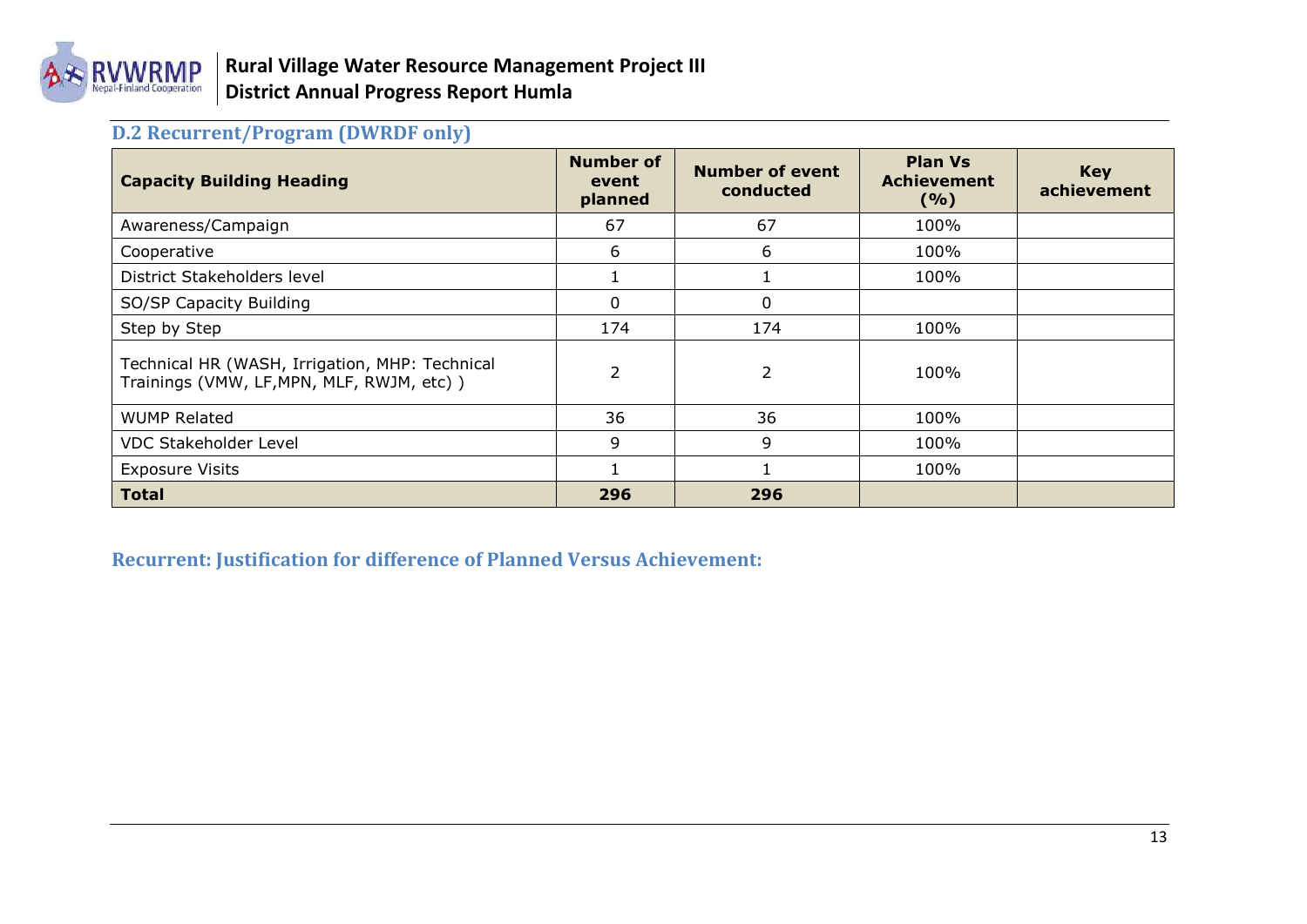

## **D.2 Recurrent/Program (TA funded only)**

| <b>Capacity Building Heading</b> | <b>Number of event</b><br>planned | <b>Number of event</b><br>conducted | <b>Plan Vs</b><br>Achievement (%) | <b>Key achievement</b> |
|----------------------------------|-----------------------------------|-------------------------------------|-----------------------------------|------------------------|
| Awareness/Campaign               |                                   |                                     |                                   |                        |
| Cooperative                      |                                   |                                     |                                   |                        |
| District Stakeholders level      |                                   |                                     |                                   |                        |
| SO/SP Capacity Building          |                                   |                                     |                                   |                        |
| Step by Step                     |                                   |                                     |                                   |                        |
| Technical HR (WASH, Irrigation,  |                                   |                                     |                                   |                        |
| MHP: Technical Trainings (VMW,   |                                   |                                     |                                   |                        |
| LF, MPN, MLF, RWJM, etc.))       |                                   |                                     |                                   |                        |
| <b>WUMP Related</b>              |                                   |                                     |                                   |                        |
| <b>VDC Stakeholder Level</b>     |                                   |                                     |                                   |                        |
| <b>Exposure Visits</b>           |                                   |                                     |                                   |                        |
| <b>Total</b>                     |                                   |                                     |                                   |                        |

<span id="page-13-0"></span>No activities from TA funded.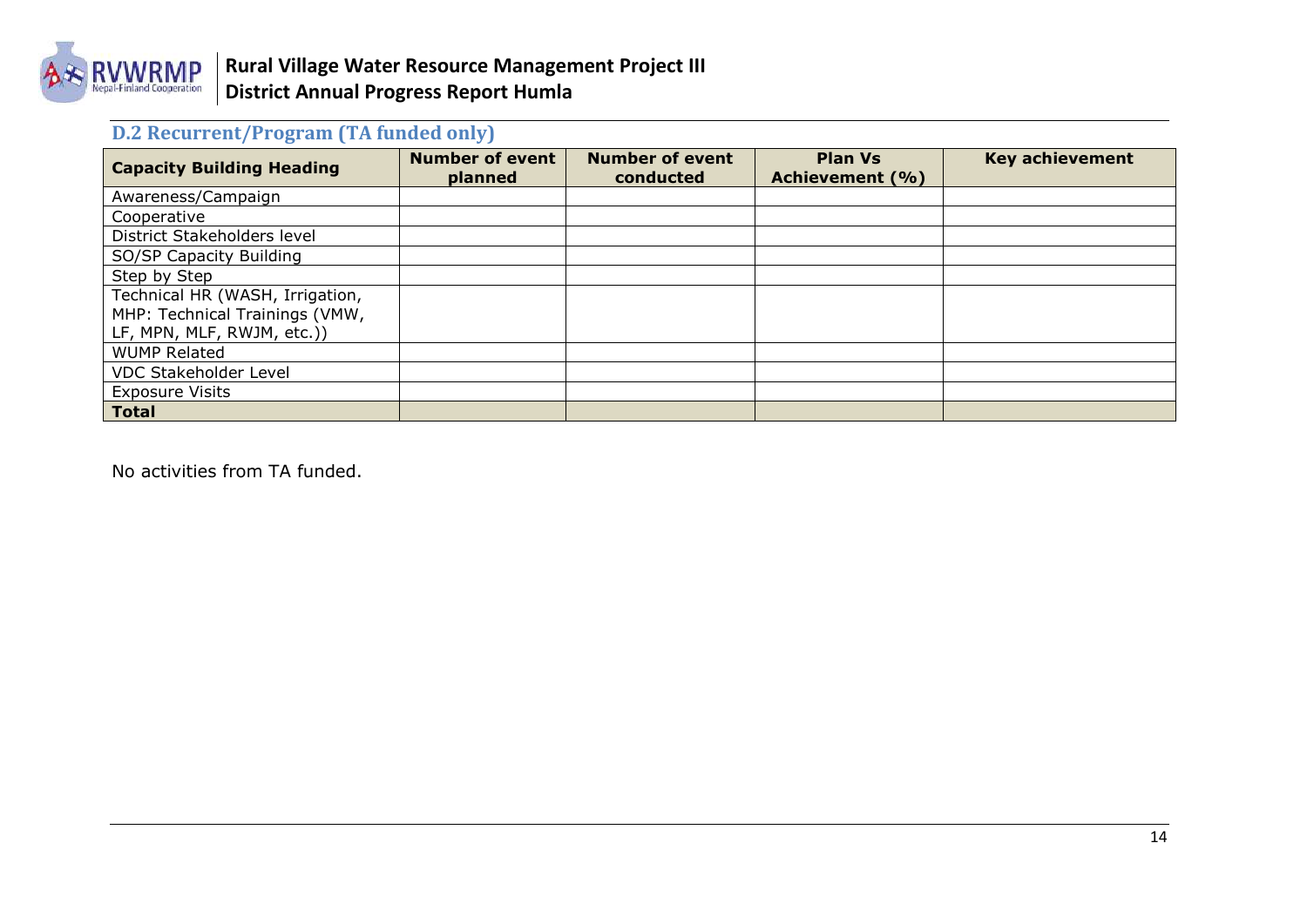

## <span id="page-14-0"></span>**E. Status of Home Garden**

| Name of GP (WN-Ex-VDC)                      | <b>Number</b><br>of HG up<br>to FY<br>2072/73 | <b>Number of</b><br><b>HHs</b><br>covered by<br>FY 2072/73 | <b>Number of</b><br>Home<br>Garden<br>developed<br>in FY<br>2073/74 | <b>Number of</b><br><b>Households</b><br>covered in<br><b>FY</b><br>2073/74 | <b>Number of</b><br><b>Total</b><br>population<br>covered |
|---------------------------------------------|-----------------------------------------------|------------------------------------------------------------|---------------------------------------------------------------------|-----------------------------------------------------------------------------|-----------------------------------------------------------|
| Kharpunath 1/2,3/4 (Lali,<br>Raya, Chhipra) | 12                                            | 343                                                        | 10                                                                  | 232                                                                         | 3450                                                      |
| Sarkigard 6 (Barai)                         | $\overline{4}$                                | 59                                                         | 3                                                                   | 74                                                                          | 798                                                       |
| Changkheli 1,2 (Darma)                      | 2                                             | 54                                                         | 3                                                                   | 81                                                                          | 810                                                       |
| Tajakot 4,5 (Madana)                        | 6                                             | 152                                                        | 5                                                                   | 111                                                                         | 1578                                                      |
| <b>Total</b>                                | 24                                            | 608                                                        | 21                                                                  | 498                                                                         | 6636                                                      |

## <span id="page-14-1"></span>**F. Status of Disaggregated Beneficiaries**

### <span id="page-14-2"></span>**F.1 Awareness and Capacity Building Activities**

#### **i) Awareness and CB**

| Event                        | DF       | <b>DM</b>   | JF   | <b>JM</b> | <b>OF</b> | <b>OM</b>   | <b>Total</b> |
|------------------------------|----------|-------------|------|-----------|-----------|-------------|--------------|
| Awareness / Campaign         | 478      | 461         | 535  | 565       | 956       | 1126        | 4121         |
| Cooperative                  | 20       | 43          | 100  | 106       | 106       | 180         | 555          |
| District Stakeholders level  | 0        | $\mathbf 0$ | 0    | 0         | 0         | 6           | 6            |
| SO/SP Capacity Building      | $\Omega$ | $\Omega$    | 0    | 0         | 0         | $\mathbf 0$ | 0            |
| Step by Step                 | 129      | 123         | 159  | 157       | 588       | 574         | 1730         |
| <b>WUMP Related</b>          | 181      | 237         | 813  | 1070      | 488       | 668         | 3457         |
| <b>VDC Stakeholder Level</b> | 34       | 70          | 93   | 159       | 87        | 174         | 617          |
| <b>Exposure Visits</b>       | 0        | 0           | 1    | 6         | 0         | 9           | 16           |
| <b>Total</b>                 | 842      | 934         | 1701 | 2063      | 2225      | 2737        | 10502        |

#### **ii) Technical training**

| <b>Name of Technical Training</b> | <b>DF</b> | <b>DM</b> | JF | <b>JM</b> | <b>OF</b> | <b>OM</b> | <b>Total</b> |
|-----------------------------------|-----------|-----------|----|-----------|-----------|-----------|--------------|
| <b>VMW</b>                        |           |           |    |           |           |           |              |
| Leader Farmer                     |           |           |    |           |           |           |              |
| <b>Total</b>                      |           |           |    |           |           | 19        | 34           |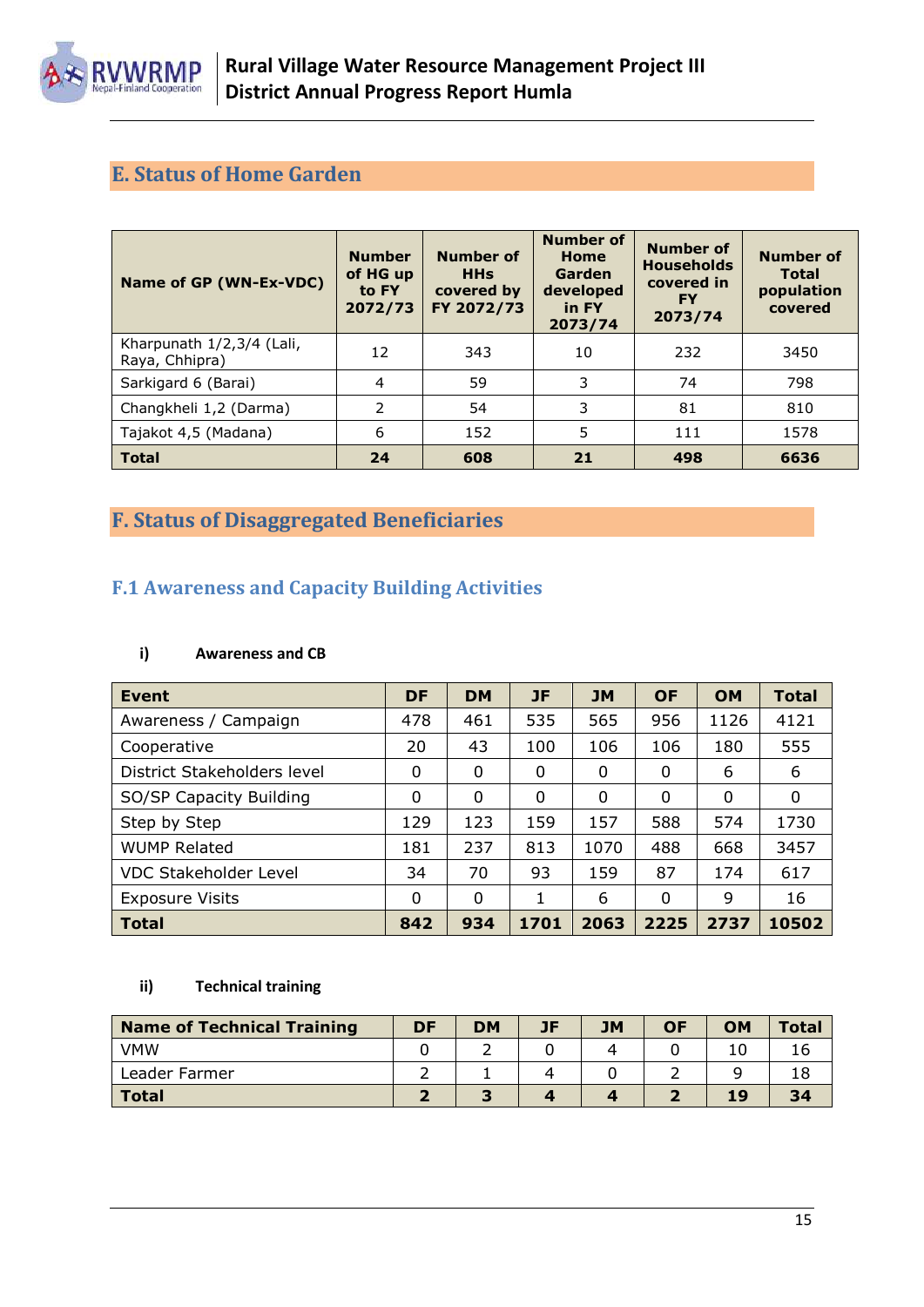

## <span id="page-15-0"></span>**F.2 Home Garden**

| Name of GP (WN, Ex.VDC)                     | DF | <b>DM</b> | JF  | <b>JM</b> | <b>OF</b> | <b>OM</b> | <b>Total</b> |
|---------------------------------------------|----|-----------|-----|-----------|-----------|-----------|--------------|
| Kharpunath 1/2,3/4 (Lali, Raya,<br>Chhipra) | 21 | 3         | 24  |           | 150       | 33        | 232          |
| Sarkigard 6 (Barai)                         | 9  | 11        | 0   | $\Omega$  | 43        | 11        | 74           |
| Changkheli 1,2 (Darma)                      | 6  | 3         | 17  |           | 34        | 14        | 81           |
| Tajakot 4,5 (Madana)                        | 39 | $\Omega$  | 71  |           | $\Omega$  | 0         | 111          |
| <b>Total</b>                                | 75 | 17        | 112 | 9         | 227       | 58        | 498          |

## <span id="page-15-1"></span>**F.3Cooperatives**

| Name of cooperative / GP<br>(ex.VDC) | <b>DF</b> | <b>DM</b> | JF | <b>JM</b> | <b>OF</b> | OM  | <b>Total</b> |
|--------------------------------------|-----------|-----------|----|-----------|-----------|-----|--------------|
| Kharpunath (Raya, Lali)              |           | 30        | 55 | 59        | フつ        | 124 | 353          |
| Sarkigard (Barai)                    |           |           | 41 | 47        |           | 47  | 184          |
| Total                                | 18        | 42        | 96 | 106       | 104       | 171 | 537          |

## <span id="page-15-2"></span>**F.4Water Supply: UC Composition**

Number of scheme / UCs: 26 (FY 2073/74)

| <b>Name of UC's position</b> | <b>DF</b> | <b>DM</b> | JF | <b>JM</b> | <b>OF</b> | <b>OM</b> | <b>Total</b> |
|------------------------------|-----------|-----------|----|-----------|-----------|-----------|--------------|
| Chairperson                  | 0         | 3         |    | 6         | 3         | 13        | 26           |
| Vice-Chairperson             | 3         | 3         |    | 2         |           |           | 22           |
| Secretary                    |           | 3         |    | 6         | 4         | 12        | 26           |
| Joint Secretary              | 0         |           |    | 0         | 0         |           | 0            |
| Treasurer                    | 3         |           | 6  | 0         | 11        | 6         | 26           |
| Members                      | 10        | 5         | 15 |           | 41        | 24        | 102          |
| <b>Total</b>                 | 17        | 14        | 27 | 21        | 66        | 57        | 202          |

## <span id="page-15-3"></span>**F.4UC Composition of other schemes (Irrigation, Energy, MUS, IWM)**

Number of scheme / UCs: 19 (FY 2073/74)

| <b>Name of UC's position</b> | DF | <b>DM</b> | JF | <b>JM</b> | <b>OF</b> | <b>OM</b> | <b>Total</b> |
|------------------------------|----|-----------|----|-----------|-----------|-----------|--------------|
| Chairperson                  | 0  |           |    | 4         | 0         | 15        | 19           |
| Vice-Chairperson             |    |           |    |           | 11        |           | 18           |
| Secretary                    | 0  |           |    | 3         | 0         | 15        | 19           |
| Joint Secretary              |    |           |    |           | 0         |           |              |
| Treasurer                    | 0  |           | 3  | $\Omega$  | 13        | っ         | 19           |
| Members                      |    |           | 6  | 3         | 35        | 15        | 66           |
| <b>Total</b>                 | 5  | 5         | 11 | 12        | 59        | 49        | 141          |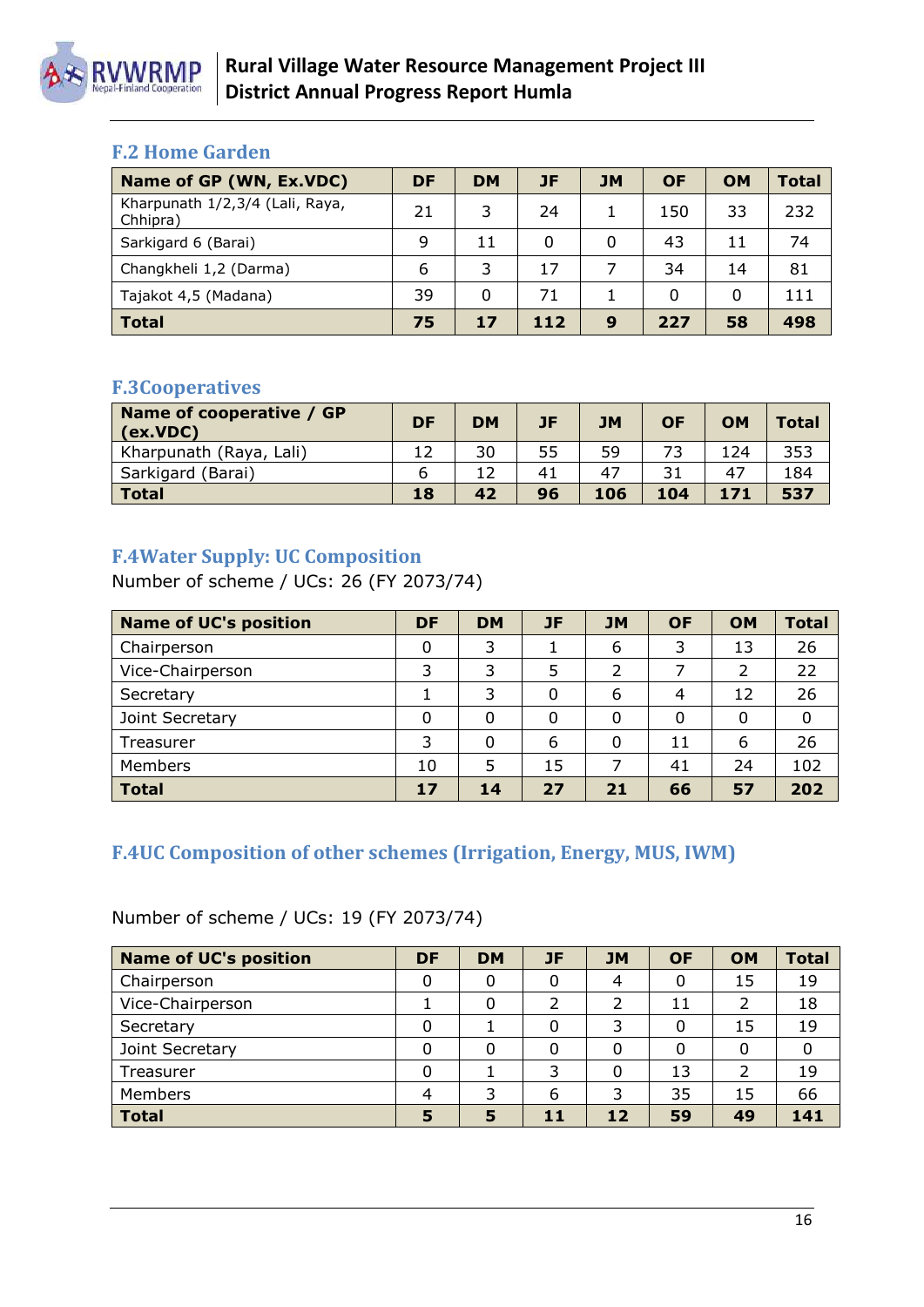

## <span id="page-16-0"></span>**ANNEX 1: VDC-wise detail of indicators**

**Table 1: Community contribution on WASH (IPC scheme/activities only)**

| Indicator 1.3                     | Kharpunath<br>$(1/2,3/4, Ex-$<br>Lali/Raya/Chhipr<br>a) | <b>Sarkigard</b><br>$(6, Ex-$<br>Barai) | <b>Changkheli</b><br>$(1,2, Ex-$<br>Darma) | <b>Tajakot</b><br>$(4, 5, Ex-$<br>Madana) |
|-----------------------------------|---------------------------------------------------------|-----------------------------------------|--------------------------------------------|-------------------------------------------|
| <b>Total WASH Investment Cost</b> | 23934822.91                                             | 5652269.06                              | 4516595.64                                 | 6330399.57                                |
| <b>Actual Cost Contribution</b>   |                                                         |                                         |                                            |                                           |
| o In Cash                         | 88000.00                                                | 24000.00                                | 23000.00                                   | 21000.00                                  |
| o In Kind                         | 5442835.15                                              | 1130723.56                              | 1034699.17                                 | 1287427.27                                |
| % Cost Contribution               | 23%                                                     | 20%                                     | 23%                                        | 21%                                       |

#### **Table 2: Water supply schemes with WSP (Cumulative)**

| Indicator 1.5                                | <b>Kharpunath</b><br>$(1/2,3/4, Ex-$<br>Lali/Raya/Chhipra | <b>Sarkigard</b><br>(6, Ex-<br>Barai) | Changkheli<br>$(1,2, Ex-$<br>Darma) | Tajakot<br>$(4,5, Ex-$<br><b>Madana</b> ) |
|----------------------------------------------|-----------------------------------------------------------|---------------------------------------|-------------------------------------|-------------------------------------------|
| Number of water supply<br>scheme implemented | 16                                                        | 6                                     | 5                                   |                                           |
| Number of water supply<br>scheme with WSP    | 9                                                         | $\mathcal{P}$                         | $\mathcal{L}$                       |                                           |
| % of water supply schemes<br>with WSP        | 56%                                                       | 33%                                   | 40%                                 | 60%                                       |

#### **Table 3: Active water supply UCs maintaining service level (Cumulative)**

| Indicator 1.6                                                                                                                                                                                        | Kharpunath $(1/2,3/4,$<br>Ex-Lali/Raya/Chhipra) | <b>Sarkigard</b><br>$(6, Ex-$<br><b>Barai</b> ) | Changkheli<br>$(1,2, Ex-$<br>Darma) | Tajakot<br>$(4,5, Ex-$<br>Madana) |
|------------------------------------------------------------------------------------------------------------------------------------------------------------------------------------------------------|-------------------------------------------------|-------------------------------------------------|-------------------------------------|-----------------------------------|
| Number of water<br>supply scheme<br>implemented                                                                                                                                                      | 16                                              | 6                                               | 6                                   | 5                                 |
| <b>Number of schemes</b><br>having: O&M<br>regulations<br>implemented +<br>Functional status: fully<br>functional + O&M fund<br>available + VMW<br>mobilized $+$<br>UCs having meetings<br>regularly | 16                                              | 6                                               | 6                                   | 5                                 |
| % of UCs: active and<br>able to maintain service<br>level                                                                                                                                            | 100%                                            | 100%                                            | 100%                                | 100%                              |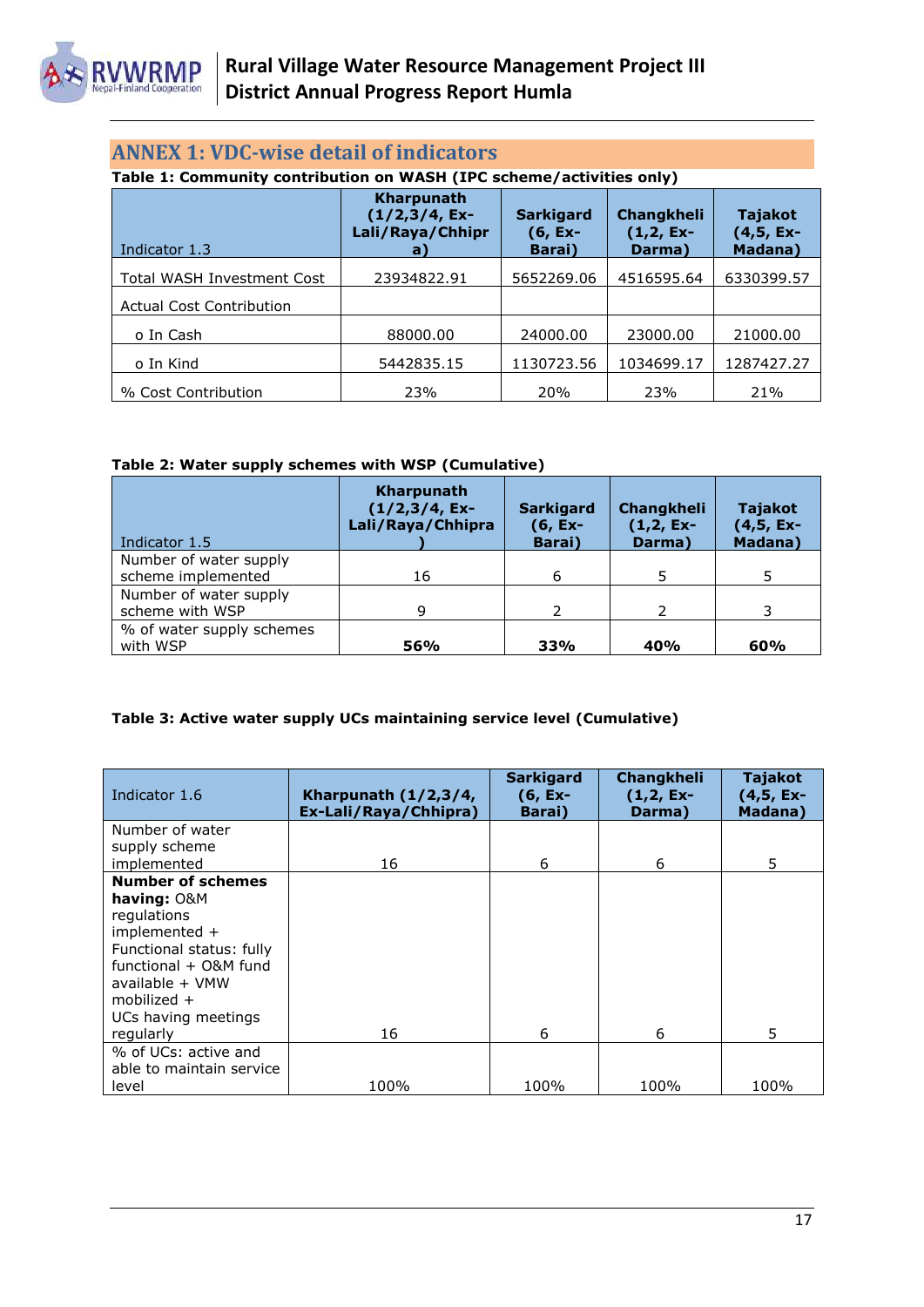| Table 4: WS Schemes with<br>at-least three public audits<br>(IPC schemes) | Kharpunath<br>$(1/2,3/4, Ex-$<br>Lali/Raya/Chhipr<br>a) | <b>Sarkigard</b><br>$(6, Ex-$<br>Barai) | Changkheli<br>$(1,2, Ex-$<br>Darma) | Tajakot<br>$(4,5, Ex-$<br>Madana) |
|---------------------------------------------------------------------------|---------------------------------------------------------|-----------------------------------------|-------------------------------------|-----------------------------------|
| Indicator 1.7                                                             |                                                         |                                         |                                     |                                   |
| Number of water supply<br>scheme implemented                              | 9                                                       | 2                                       | 2                                   | 3                                 |
| Number of schemes having<br>at-least 3 public audit                       | 9                                                       | 1                                       | 2                                   | 3                                 |
| % of WS schemes with at-<br>least 3 public audits                         | 100%                                                    | 50%                                     | 100%                                | 100%                              |
| Number of participation in<br>public audit                                | 1558                                                    | 566                                     | 372                                 | 458                               |
| Number of female<br>participation                                         | 748                                                     | 272                                     | 190                                 | 185                               |
| Number of Dalit participation                                             | 191                                                     | 39                                      | 102                                 | 182                               |
| Number of Janajati<br>participation                                       | 146                                                     | 327                                     | $\mathbf{0}$                        | 242                               |
| % of Female participation                                                 | 48%                                                     | 48%                                     | 51%                                 | 40%                               |
| % of Dalit participation                                                  | 12%                                                     | 7%                                      | 27%                                 | 40%                               |
| % of Janajati participation                                               | 9%                                                      | 58%                                     | $0\%$                               | 53%                               |
| Remarks                                                                   |                                                         |                                         |                                     |                                   |

#### **Table 4: WS Schemes with at-least three public audits (IPC schemes)**

#### **Table 5: Composition of UC's key positions in implemented Water Supply schemes**

| Indicator 1.8                 | <b>Kharpunath</b><br>$(1/2,3/4, Ex-$<br>Lali/Raya/Chhipra | <b>Sarkigard</b><br>$(6, Ex-$<br><b>Barai</b> ) | <b>Changkhel</b><br>$i$ (1,2, Ex-<br>Darma) | <b>Tajakot</b><br>$(4,5, Ex-$<br><b>Madana</b> ) |
|-------------------------------|-----------------------------------------------------------|-------------------------------------------------|---------------------------------------------|--------------------------------------------------|
| <b>Total UC Key Positions</b> | 64                                                        | 20                                              | 20                                          | 20                                               |
| Female Key Positions          | 30                                                        | 10                                              | 10                                          | 10                                               |
| Dalit Key Positions           | 6                                                         | 5                                               | 3                                           | 6                                                |
| Janajati Key Positions        | 10                                                        | 4                                               | 4                                           | 8                                                |
| % Female Key Positions        | 47%                                                       | 50%                                             | 50%                                         | 50%                                              |
| % Dalit Key Positions         | 9%                                                        | 25%                                             | 15%                                         | 30%                                              |
| % Janajati Key Positions      | 16%                                                       | 20%                                             | 20%                                         | 40%                                              |
| Remarks                       |                                                           |                                                 |                                             |                                                  |

#### **Table 6.1: Status of CGD friendly WASH facilities in schools**

| Indicator 1.9                                                       | Kharpunath<br>$(1/2,3/4, Ex-$<br>Lali/Raya/Chhipra) | <b>Sarkigard</b><br>(6, Ex-<br>Barai) | Changkheli<br>$(1,2, Ex-$<br>Darma) | <b>Tajakot</b><br>$(4, 5, Ex-$<br>Madana) |
|---------------------------------------------------------------------|-----------------------------------------------------|---------------------------------------|-------------------------------------|-------------------------------------------|
| <b>Total Number of Schools</b>                                      | 11                                                  |                                       |                                     |                                           |
| Schools having child club                                           | 11                                                  |                                       |                                     |                                           |
| Schools having functional<br>Water facilities within<br>school yard | 10                                                  |                                       |                                     |                                           |
| Schools having low cost<br>water treatment practices                |                                                     |                                       |                                     |                                           |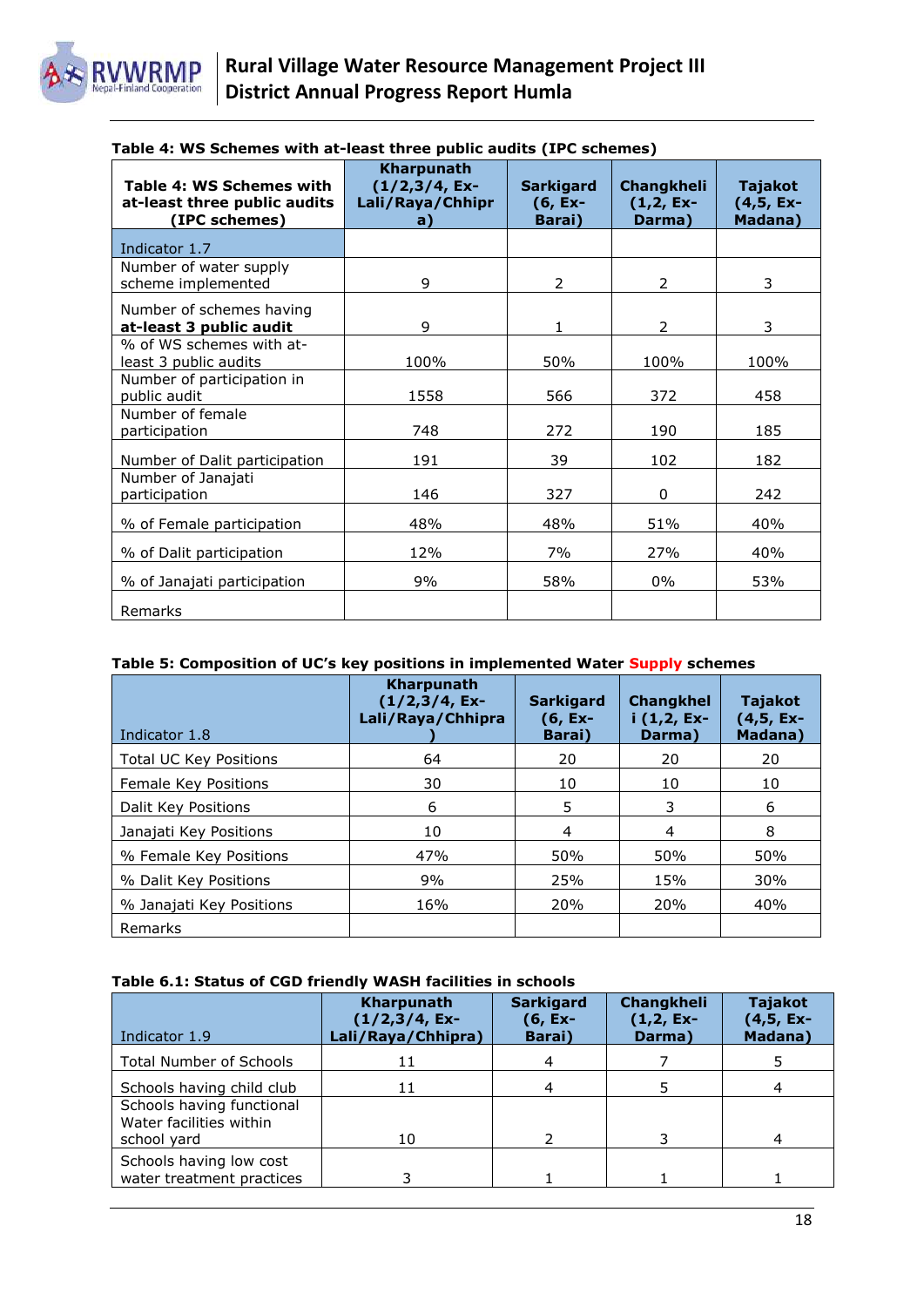

| for drinking water service.                                       |   |          |   |              |
|-------------------------------------------------------------------|---|----------|---|--------------|
| Schools having functional<br>toilet (1:50 student) cabin          |   |          |   |              |
| & urinal.                                                         | 3 | 2        |   |              |
| Schools having child<br>&<br>gender friendly toilet               | 2 | O        |   |              |
| MHM<br>School<br>having<br>facilities                             | 0 | 0        | O | 0            |
| Schools with disable<br>students (crutches, wheel<br>chair user). | 0 | O        | O | O            |
| disable<br><b>Schools</b><br>having<br>friendly toilet (Ram+++)   | 0 | O        | ი |              |
| Schools<br>having<br>hand<br>washing with soap facilities         | 0 | n        | O | n            |
| Schools having solid waste<br>management practices                | 3 |          |   |              |
| Schools having O&M fund<br>for sustaining the WASH                |   |          |   |              |
| facilities                                                        | 0 | $\Omega$ | O | <sup>0</sup> |
| Schools having garden                                             | 0 | n        | n |              |

*Note: Not include the ECD centre,*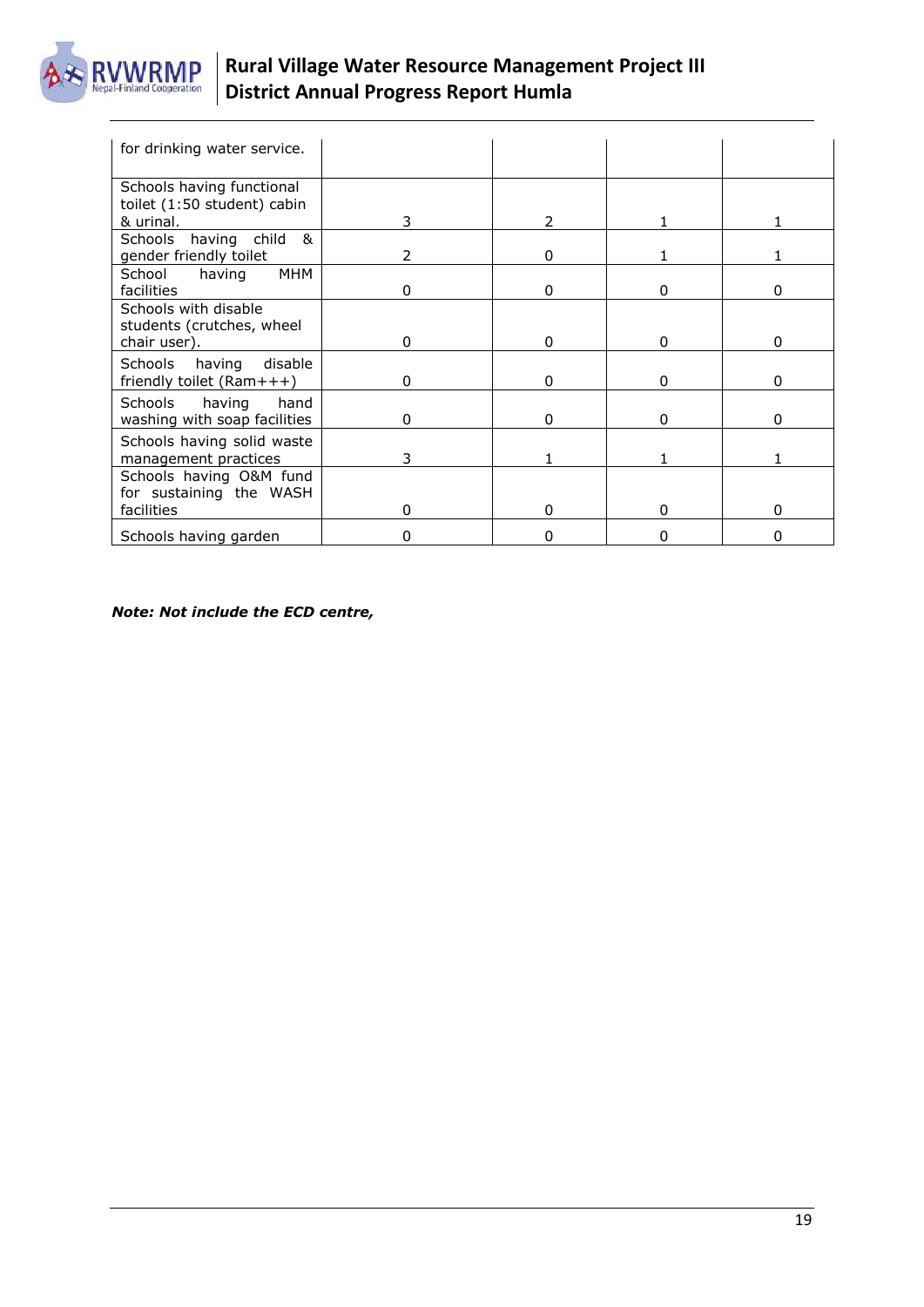

|                 |  |  |  |  |  | Table 6.2: Status of CGD friendly WASH facilities in other institutions (health-post, |
|-----------------|--|--|--|--|--|---------------------------------------------------------------------------------------|
| public offices) |  |  |  |  |  |                                                                                       |

| Indicator 1.9                                                                 | Kharpunath<br>(1/2,3/4, Ex-<br>Lali/Raya/Chhipra) | <b>Sarkigard</b><br>$(6, Ex-$<br>Barai) | Changkheli<br>$(1,2, Ex-$<br>Darma) | Tajakot<br>$(4,5, Ex-$<br>Madana) |
|-------------------------------------------------------------------------------|---------------------------------------------------|-----------------------------------------|-------------------------------------|-----------------------------------|
| Total Number of institutions                                                  | 8                                                 |                                         | $\overline{2}$                      | $\mathcal{P}$                     |
| Institutions<br>having<br>functional Water facilities                         | 8                                                 |                                         | $\mathcal{P}$                       | 2                                 |
| Institutions having low cost<br>water treatment practices                     |                                                   |                                         |                                     |                                   |
| for drinking water service.                                                   |                                                   |                                         |                                     |                                   |
| <b>Institutions</b><br>having<br>functional toilet.                           | 8                                                 |                                         | 2                                   |                                   |
| Institutions having gender<br>friendly toilet                                 |                                                   |                                         | 2                                   | O.                                |
| Institutions having disable<br>(crutch, wheel chair user)<br>friendly toilet. | 0                                                 | 0                                       | 0                                   | 0                                 |
| Institutions<br>having<br>hand<br>washing with soap facilities                | 3                                                 |                                         |                                     |                                   |
| <b>Institutions</b><br>solid<br>having<br>waste<br>management<br>practices    | 4                                                 |                                         | 2                                   |                                   |
| Sub/Health<br>post<br>having<br>hospital waste management<br>facilities       | 3                                                 |                                         |                                     |                                   |

#### **Table 7: Affiliation of WS schemes in cooperatives in core VDCs (cumulative)**

| Indicator 1.10                                            | Kharpunath<br>$(1/2,3/4, Ex-$<br>Lali/Raya/Chhipra) | <b>Sarkigard</b><br>$(6, Ex-$<br><b>Barai</b> ) | <b>Changkheli</b><br>$(1,2, Ex-$<br>Darma) | <b>Tajakot</b><br>$(4,5, Ex-$<br>Madana) |
|-----------------------------------------------------------|-----------------------------------------------------|-------------------------------------------------|--------------------------------------------|------------------------------------------|
| Total number of WS schemes                                | 16                                                  | 6                                               | 5                                          | 5.                                       |
| Number of schemes having<br>account in cooperative        | 0                                                   | 0                                               | 0                                          |                                          |
| Amount of total O&M fund of WS<br>schemes in cooperatives | $\Omega$                                            | $\Omega$                                        | O                                          |                                          |
| % of WS schemes affiliated in<br>cooperatives             | 0                                                   | 0                                               |                                            |                                          |
| Remarks                                                   |                                                     |                                                 |                                            |                                          |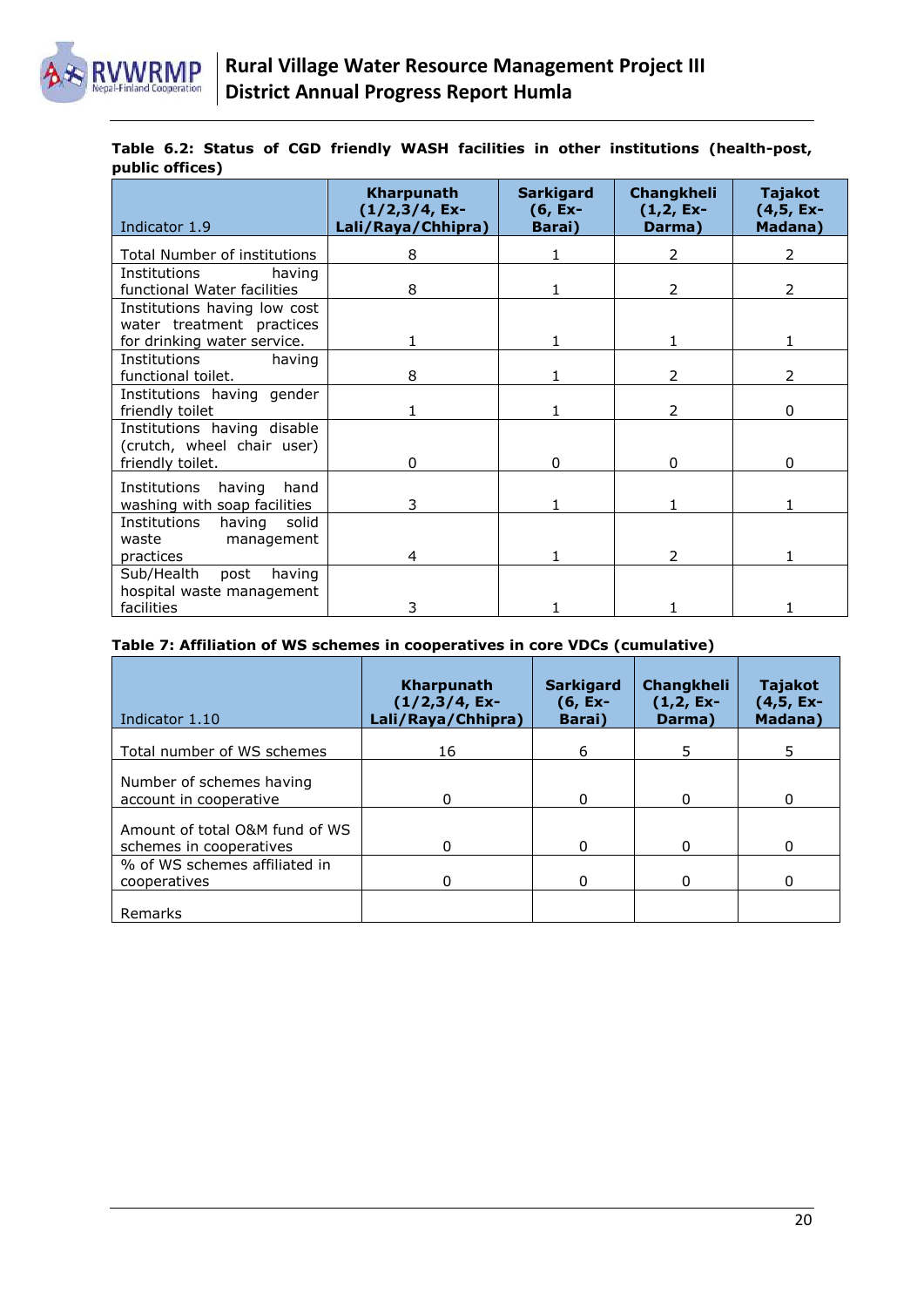

| Indicator 1.11                                                                               | <b>Kharpunath</b><br>$(1/2,3/4, Ex-$<br>Lali/Raya/Chhipra | <b>Sarkigar</b><br>d (6, Ex-<br>Barai) | <b>Changkhel</b><br>$i(1,2, Ex-$<br>Darma) | <b>Tajakot</b><br>(4,5,<br>$Ex-$<br><b>Madana</b> |
|----------------------------------------------------------------------------------------------|-----------------------------------------------------------|----------------------------------------|--------------------------------------------|---------------------------------------------------|
| Total household in as Ex VDC)                                                                | 967                                                       | 266                                    | 460                                        | 317                                               |
| HHs having access to toilet to all<br>at all time                                            | 967                                                       | 266                                    | 460                                        | 317                                               |
| HHs having hand washing with<br>soap facilities                                              | 105                                                       | 15                                     | 50                                         | 25                                                |
| HHs having access to safe<br>drinking water (practicing low cost<br>HH treatment technology) | 50                                                        | 5                                      | 15                                         | 35                                                |
| HHs practicing safe food intake.                                                             | 145                                                       | 25                                     | 92                                         | 75                                                |
| HH having ICS                                                                                | 667                                                       | 45                                     | 65                                         | 165                                               |
| HHs managing the FYM                                                                         | 65                                                        | 40                                     | 95                                         | 35                                                |
| HH having the Chang                                                                          | 150                                                       | 150                                    | 215                                        | 317                                               |
| HHs having waste Pit                                                                         | 210                                                       | 80                                     | 190                                        | 300                                               |
| HHs managing the waste water in<br>HG                                                        | 82                                                        | 40                                     | 150                                        | 115                                               |
| Self-monitored HHs through SDA<br>$(1st$ visit)                                              | 850                                                       | 200                                    | 320                                        | 317                                               |
| Self-monitored HHs through SDA<br>(2 <sup>nd</sup> visit)                                    | 0                                                         | 0                                      | 120                                        | 71                                                |
| Self-monitored HHs through SDA<br>(3 <sup>rd</sup> visit)                                    | 0                                                         | 0                                      | 0                                          | 0                                                 |
| Declared Total Sanitation<br>WN/Cluster (Yes/No)                                             | No                                                        | No                                     | No                                         | No                                                |

#### **Table 8: Total sanitation status of core GPs (Ex- VDCs)**

#### **Table 9: Menstruating women using toilet in core VDCs**

| Indicator 1.12                                                                                | Kharpunath<br>$(1/2,3/4, Ex-$<br>Lali/Raya/Chhipra | <b>Sarkigar</b><br>$d(6, Ex-$<br>Barai) | <b>Changkhel</b><br>$i$ (1,2, Ex-<br>Darma) | <b>Tajakot</b><br>(4, 5,<br>$Ex-$<br><b>Madana</b> |
|-----------------------------------------------------------------------------------------------|----------------------------------------------------|-----------------------------------------|---------------------------------------------|----------------------------------------------------|
| Total respondents of BCS                                                                      | 100                                                | 30                                      | 50                                          | 30                                                 |
| Number of respondents: Do<br>menstruating women able to use<br>toilet? with answer "Yes"      | 90                                                 | 25                                      | 50                                          | 30                                                 |
| % of menstruating women able to<br>use toilet                                                 | 90%                                                | 83%                                     | 100%                                        | 100%                                               |
| Total respondents of BCS                                                                      | 100                                                | 30                                      | 50                                          | 30                                                 |
| Number of respondents: Do<br>menstruating women able to use<br>regular tap? with answer "Yes" | 80                                                 | 25                                      | 50                                          | 30                                                 |
| % of menstruating women able to<br>use regular tap                                            | 80%                                                | 83%                                     | 100%                                        | 100%                                               |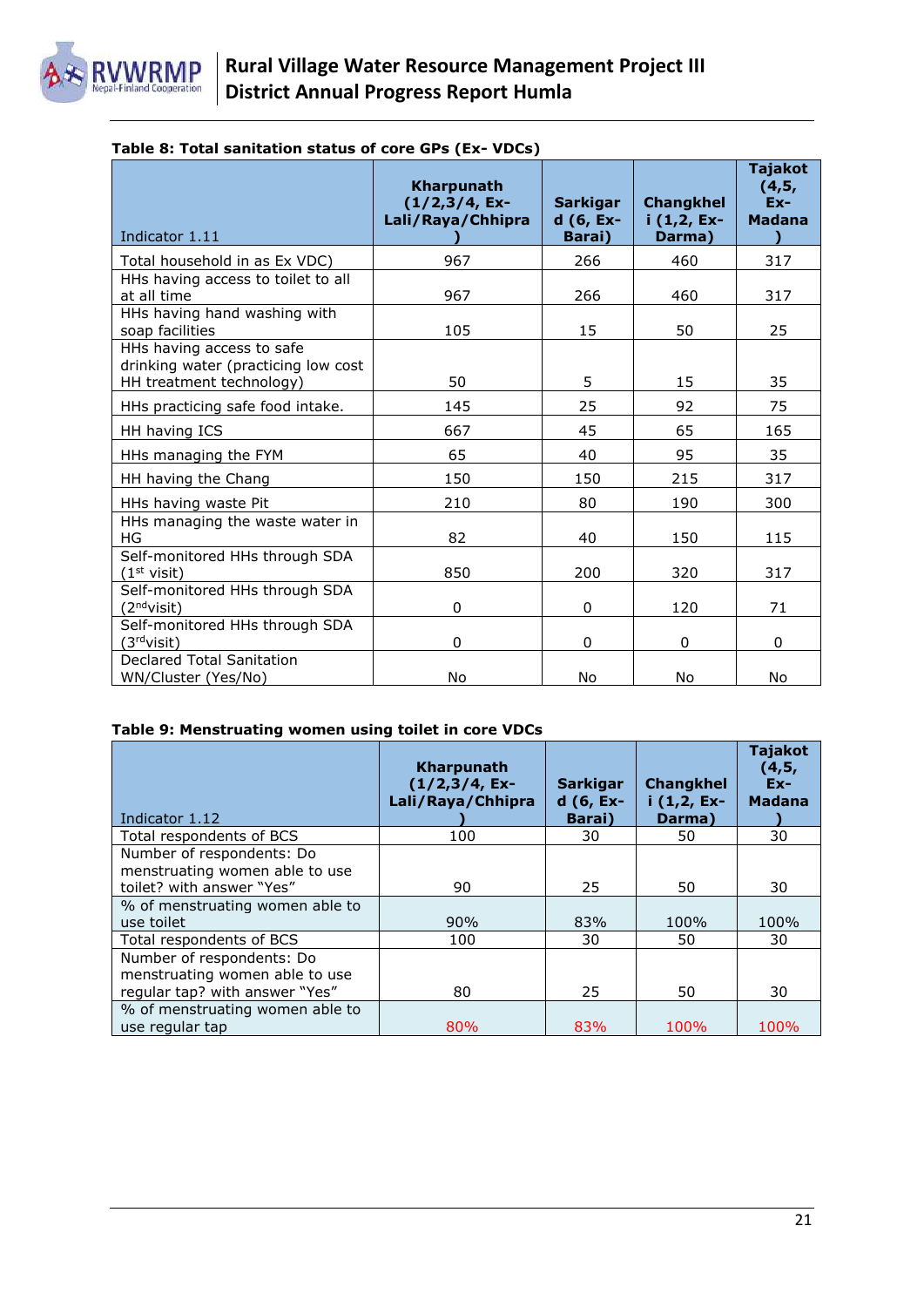

| Indicator 2.1                                                         | Kharpunath<br>$(1/2,3/4, Ex-$<br>Lali/Raya/Chhipra) | <b>Sarkigard</b><br>$(6, Ex-$<br><b>Barai</b> ) | Changkheli<br>$(1,2, Ex-$<br>Darma) | <b>Tajakot</b><br>$(4,5, Ex-$<br>Madana) |
|-----------------------------------------------------------------------|-----------------------------------------------------|-------------------------------------------------|-------------------------------------|------------------------------------------|
| Number of beneficiary households<br>of WS schemes                     | 524                                                 | 297                                             | 387                                 | 169                                      |
| Number of WS beneficiary<br>household with functional home<br>garden* | 495                                                 | 133                                             | 135                                 | 163                                      |
| Number of people benefited by<br>Home Garden                          | 2970                                                | 798                                             | 810                                 | 978                                      |
| % of WS beneficiary households<br>with functional home garden         | 94%                                                 | 45%                                             | 35%                                 | 96%                                      |

#### **Table 10: WS beneficiary households with functional home garden in core VDCs**

\* Home garden means the household having 4 major crops in the garden: vegetables, spices, fodder, fruit and productive at least 6 months.

| Indicator 2.3                                                          | <b>Kharpunath</b><br>$(1/2,3/4, Ex-$<br>Lali/Raya/Chhipra) | <b>Sarkigard</b><br>(6, Ex-<br>Barai) | Changkheli<br>$(1,2, Ex-$<br>Darma) | <b>Tajakot</b><br>$(4,5, Ex-$<br>Madana) |
|------------------------------------------------------------------------|------------------------------------------------------------|---------------------------------------|-------------------------------------|------------------------------------------|
| Number of participants in HG<br>training                               | 232                                                        | 74                                    | 81                                  | 111                                      |
| Number of women participated in<br><b>HG</b> training                  | 195                                                        | 52                                    | 57                                  | 110                                      |
| Number of participants in TOT                                          | 128                                                        | 24                                    | 28                                  | 60                                       |
| Number of women participated in<br>тот                                 | 62                                                         | 13                                    | 15                                  | 27                                       |
| Number of participants in Leader<br>Farmer training                    | 9                                                          | 3                                     | 3                                   | 3                                        |
| Number of women participated in<br>Leader Farmer training              | 3                                                          | 1                                     | $\mathcal{P}$                       | $\mathcal{P}$                            |
| % of women participation in HG                                         | 84%                                                        | 70%                                   | 70%                                 | 99%                                      |
| % of women participation in LF<br>training                             | 33%                                                        | 33%                                   | 67%                                 | 67%                                      |
| % of women participated in HG<br>and/or TOT and/or LF training (total) | 48%                                                        | 54%                                   | 54%                                 | 45%                                      |

#### **Table 11: Women participation in HG, TOT and/or LF training in core VDCs**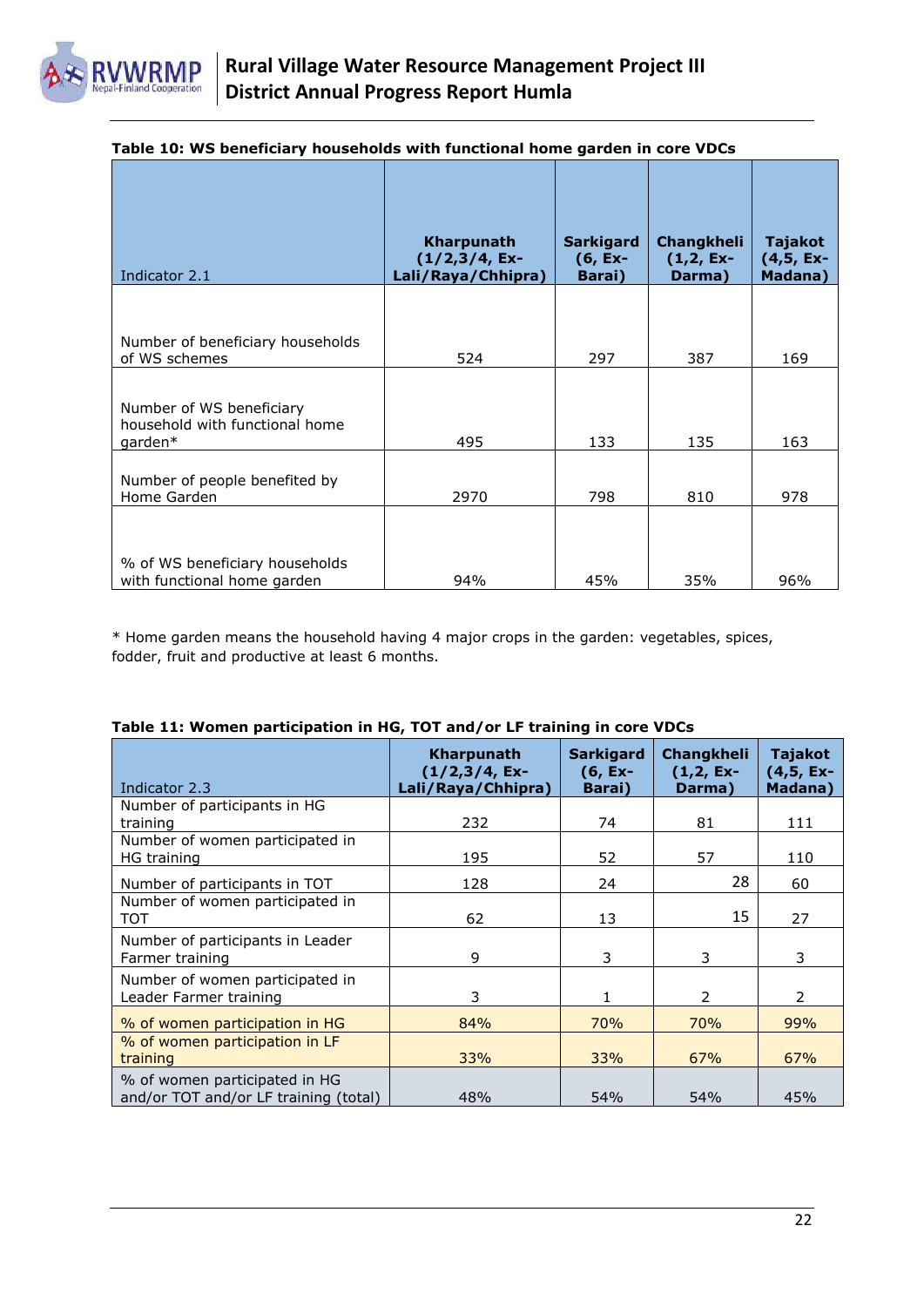

| Indicator 2.4                                              | Kharpunath<br>$(1/2,3/4, Ex-$<br>Lali/Raya/Chhipra) | <b>Sarkigard</b><br>$(6, Ex-$<br><b>Barai</b> ) | Changkheli<br>$(1,2,Ex-$<br>Darma) | Tajakot<br>(4,5, Ex-<br>Madana) |
|------------------------------------------------------------|-----------------------------------------------------|-------------------------------------------------|------------------------------------|---------------------------------|
| Number of total WS beneficiary<br>Households               | 524                                                 | 297                                             | 387                                | 169                             |
| Number of Dalit HH                                         | 63                                                  | 98                                              | 78                                 | 72                              |
| Number of Janajati HH                                      | 75                                                  | 144                                             | 118                                | 115                             |
| % of Dalit HH in the beneficiary<br>community              | 12%                                                 | 33%                                             | 20%                                | 43%                             |
| % of Janajati HH in the<br>beneficiary community           | 14%                                                 | 48%                                             | 30%                                | 68%                             |
| Number of participants in HG<br>training                   | 232                                                 | 74                                              | 81                                 | 111                             |
| Number of Dalit participants                               | 24                                                  | 20                                              | 9                                  | 44                              |
| Number of Janajati participants                            | 25                                                  | $\mathbf{0}$                                    | 24                                 | 72                              |
| % of Dalit participation in HG<br>training                 | 10%                                                 | 27%                                             | 11%                                | 40%                             |
| % of Janajati participation in HG<br>training              | 11%                                                 | $0\%$                                           | 30%                                | 65%                             |
| % Difference in proportionate<br>participation of Dalit    | 2%                                                  | 6%                                              | 9%                                 | 3%                              |
| % Difference in proportionate<br>participation of Janajati | 4%                                                  | 48%                                             | $1\%$                              | 3%                              |

#### **Table 12: Proportion of participants in Home garden training in core VDCs**

#### **Table 13: Active Micro-hydro UCs with capacity to maintain service level in core VDCs**

| Indicator 2.9              | <b>Kharpunath</b><br>(1/2,3/4, Ex-<br>Lali/Raya/Chhipra) | <b>Sarkigard</b><br>$(6, Ex-$<br><b>Barai</b> ) | Changkheli<br>$(1,2, Ex-$<br>Darma) | Tajakot (4,5,<br>Ex-Madana) |
|----------------------------|----------------------------------------------------------|-------------------------------------------------|-------------------------------------|-----------------------------|
| Number of Micro-hydro      |                                                          |                                                 |                                     |                             |
| schemes (including MUS     |                                                          |                                                 |                                     |                             |
| with MHP)                  | N/A                                                      | N/A                                             | N/A                                 | N/A                         |
| Paid maintenance worker    |                                                          |                                                 |                                     |                             |
| Public audit at least once |                                                          |                                                 |                                     |                             |
| a year                     |                                                          |                                                 |                                     |                             |
| Affiliated with            |                                                          |                                                 |                                     |                             |
| cooperatives               |                                                          |                                                 |                                     |                             |
| <b>Number of schemes</b>   |                                                          |                                                 |                                     |                             |
| having composition:        |                                                          |                                                 |                                     |                             |
| paid maintenance worker    |                                                          |                                                 |                                     |                             |
| $\pm$                      |                                                          |                                                 |                                     |                             |
| conducted public audit at  |                                                          |                                                 |                                     |                             |
| least once a year +        |                                                          |                                                 |                                     |                             |
| affiliated with            |                                                          |                                                 |                                     |                             |
| cooperatives               |                                                          |                                                 |                                     |                             |
| % of MHP UCs: active       |                                                          |                                                 |                                     |                             |
| and able to maintain       |                                                          |                                                 |                                     |                             |
| service level              |                                                          |                                                 |                                     |                             |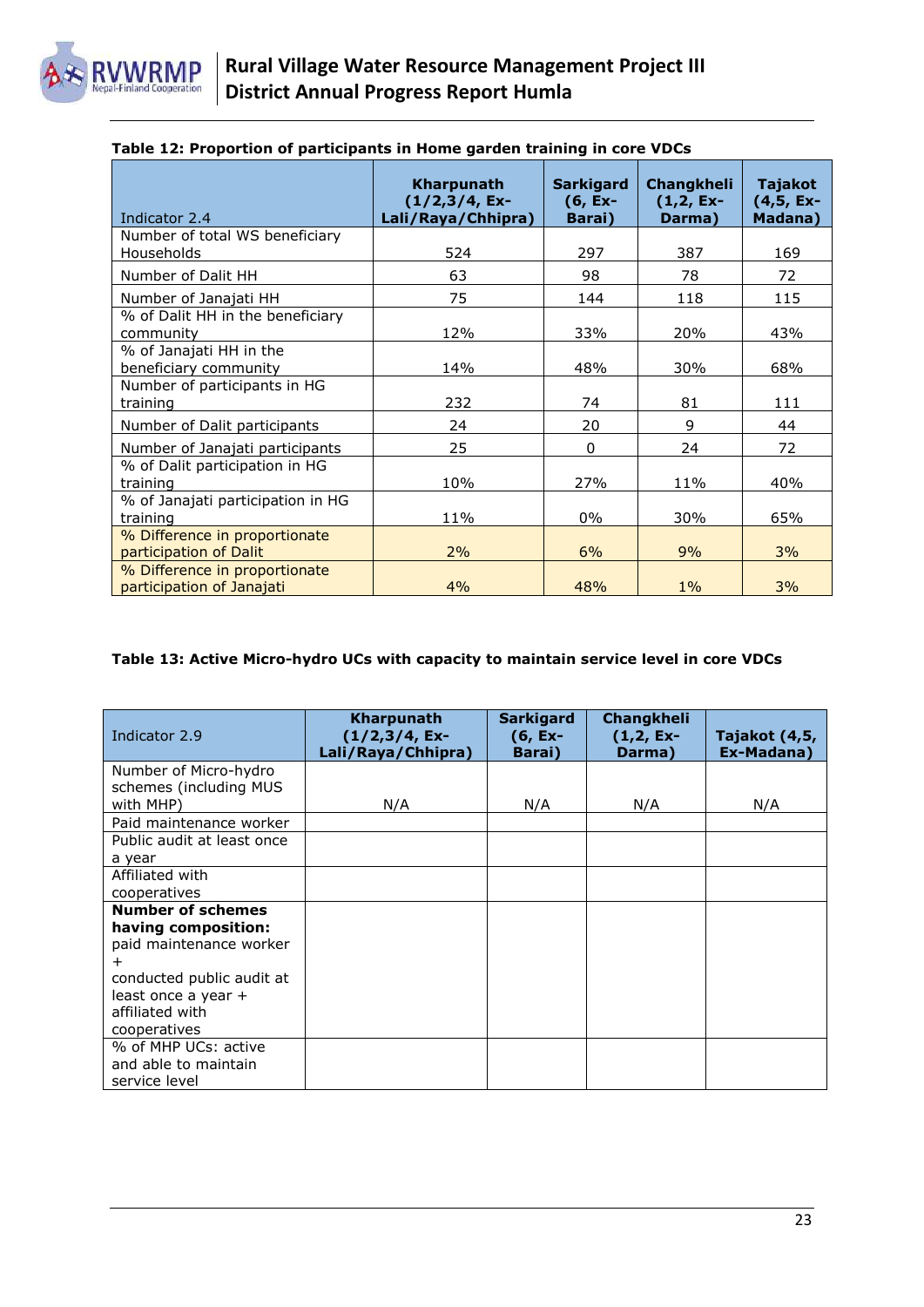

| Type of Income*** Generating<br>Training | Kharpunath<br>$(1/2,3/4, Ex-$<br>Lali/Raya/Chhipra | <b>Sarkigard</b><br>$(6, Ex-$<br><b>Barai</b> ) | <b>Changkhel</b><br>$i$ (1,2, Ex-<br>Darma) | Tajakot<br>$(4,5, Ex-$<br>Madana) |
|------------------------------------------|----------------------------------------------------|-------------------------------------------------|---------------------------------------------|-----------------------------------|
| Leader Farmers training                  | 9                                                  | 3                                               | 3                                           | 3                                 |
| <b>LRP</b>                               | 0                                                  | 0                                               | 0                                           | 0                                 |
| Commercial vegetables                    |                                                    |                                                 |                                             |                                   |
| <b>Commercial Spices</b>                 |                                                    |                                                 |                                             |                                   |
| Micro enterprises                        |                                                    |                                                 |                                             |                                   |
| Multipurpose nursery                     |                                                    |                                                 |                                             |                                   |
| Poly house construction                  | 20                                                 | 6                                               | 6                                           | 10                                |
| VMW training & mobilization              | 0                                                  | 0                                               | 6                                           | 10                                |
| Bee keeping training                     | 12                                                 | 0                                               | O                                           | 0                                 |
| Total                                    | 41                                                 | 9                                               | 15                                          | 23                                |

#### **Table 14: Detail of participation in Income Generating Activities**

\*\*\* Note: Agro-vets, LRPs, Leader Farmers, Small Enterprises. This should also include all commercial farmers having been trained. Please don't include the participants trained under TA fund.

| Indicator 2.11                               | <b>Kharpunath</b><br>$(1/2,3/4, Ex-$<br>Lali/Raya/Chhipr<br>а | <b>Sarkigard</b><br>$(6, Ex-$<br>Barai) | <b>Changkhel</b><br>$i$ (1,2, Ex-<br>Darma) | <b>Tajakot</b><br>(4,5, Ex-<br><b>Madana</b> ) |
|----------------------------------------------|---------------------------------------------------------------|-----------------------------------------|---------------------------------------------|------------------------------------------------|
| Total leadership position of<br>cooperatives | 22                                                            | 11                                      |                                             |                                                |
| Female leadership position                   | 8                                                             | 4                                       |                                             |                                                |
| Dalit leadership position                    | 4                                                             |                                         |                                             |                                                |
| Janajati leadership position                 | 5.                                                            | 4                                       |                                             |                                                |
| % Female leadership position                 | 36%                                                           | 36%                                     |                                             |                                                |
| % Dalit leadership position                  | 18%                                                           | 9%                                      |                                             |                                                |
| % Janajati leadership position               | 23%                                                           | 36%                                     |                                             |                                                |

#### **Table 15: Composition of leadership posts of project supported cooperatives.**

#### **Table 16: Operational self-sufficiency of project supported cooperatives**

| <b>Name of cooperative</b> | <b>Interest</b><br>Income (in<br>NPR)<br>(A) | <b>Operational</b><br>Cost (in<br>NPR)<br>(B) | <b>Interest</b><br>Paid (in<br>NPR)<br>(C) | <b>Loan Loss</b><br><b>Provision (in</b><br>NPR)<br>(D) | <b>Operational</b><br><b>Self</b><br><b>Sufficiency</b><br>$(OSS)^1$<br>(in %) |
|----------------------------|----------------------------------------------|-----------------------------------------------|--------------------------------------------|---------------------------------------------------------|--------------------------------------------------------------------------------|
|                            |                                              |                                               |                                            |                                                         |                                                                                |
|                            |                                              |                                               |                                            |                                                         |                                                                                |
|                            |                                              |                                               |                                            |                                                         |                                                                                |
|                            |                                              |                                               |                                            |                                                         |                                                                                |

 $\overline{\phantom{a}}$ <sup>1</sup> Here, Operational Self Sufficiency is: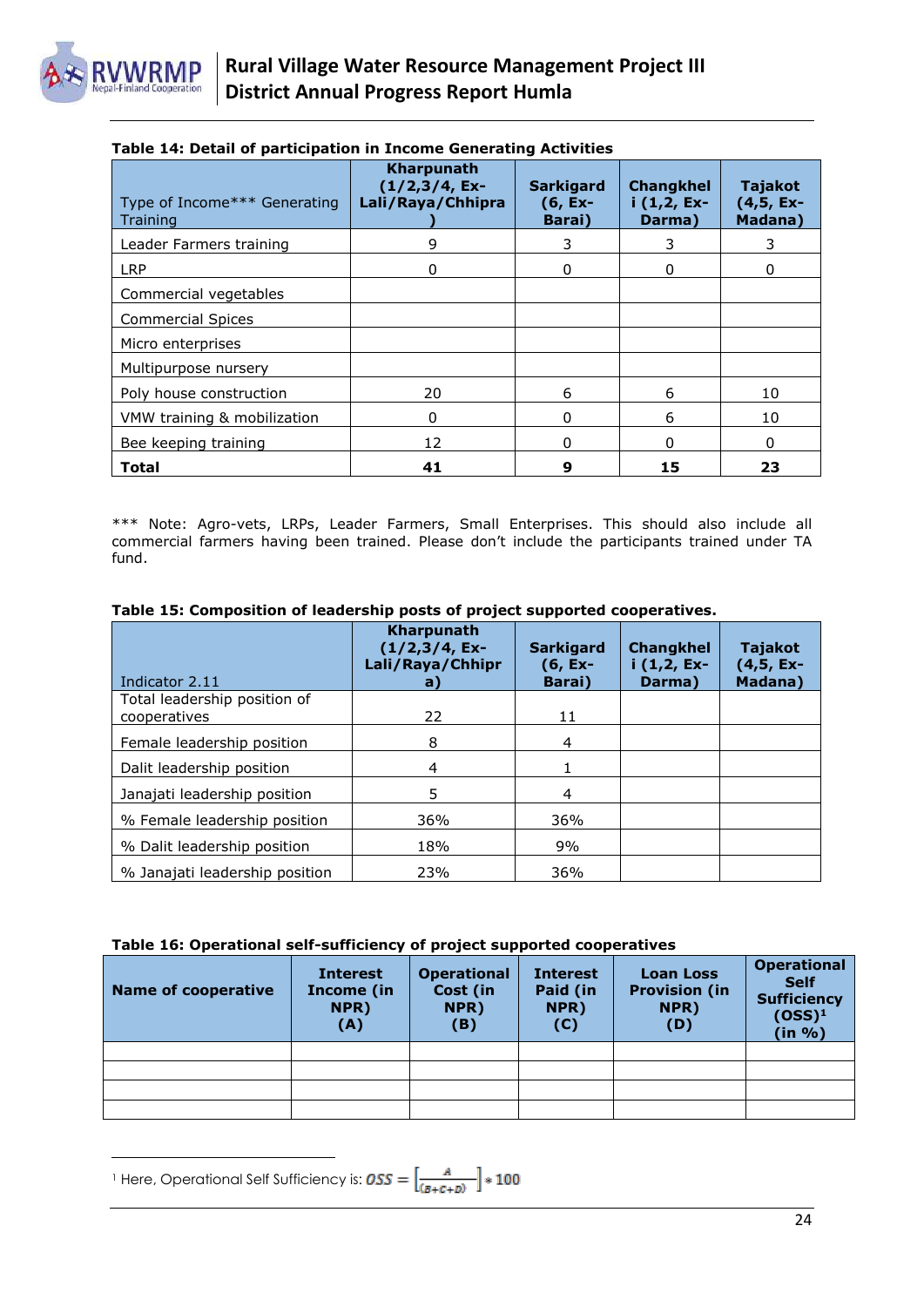

| <b>Name of</b>                                                    | <b>Total</b>        | <b>Shareholders by sex</b> |        | <b>Shareholders by ethnicity</b> |          |               |  |
|-------------------------------------------------------------------|---------------------|----------------------------|--------|----------------------------------|----------|---------------|--|
| cooperative                                                       | <b>Shareholders</b> | Male                       | Female | <b>Dalit</b>                     | Janajati | <b>Others</b> |  |
| <b>Dudedaha</b><br>Organic<br>Agricultural<br>Cooperative<br>Ltd. | 142                 | 80                         | 62     | 26                               | 40       | 76            |  |
| Devimalika<br>Agricultural<br>Cooperative<br>Ltd.                 | 252                 | 134                        | 118    | 43                               | 82       | 127           |  |
| Shree Than<br>Agricultural<br>Cooperative<br>Ltd.                 | 84                  | 46                         | 38     | 24                               | 32       | 28            |  |

#### **Table 17: Composition of shareholders of project supported cooperatives**

#### **Table 18: VDC contribution on total actual investment**

| Indicator 3.9                                       | Kharpunath<br>$(1/2,3/4, Ex-$<br>Lali/Raya/Chhipra) | <b>Sarkigard</b><br>$(6, Ex-$<br>Barai) | Changkheli<br>$(1,2, Ex-$<br>Darma) | <b>Tajakot</b><br>$(4,5, Ex-$<br>Madana) |
|-----------------------------------------------------|-----------------------------------------------------|-----------------------------------------|-------------------------------------|------------------------------------------|
| Total actual expenditure in<br>investment cost      | 36823131.46                                         | 5403901.07                              | 4514197.50                          | 13797277.03                              |
| Ex-VDC contribution                                 | 1744765.30                                          | 270195.30                               | 225709.90                           | 689863.86                                |
| % of VDC contribution against<br>actual expenditure | 5%                                                  | 5%                                      | 5%                                  | 5%                                       |

#### **Table 19: SOs Staffs List**

| <b>S.N.</b>    | <b>Name of SOs</b><br>staff   | Male /<br><b>Female</b> | <b>Position</b> | <b>Working Area</b>       | Date:<br>started<br>from | <b>Contract</b><br>Ended /<br><b>Ended date</b> |
|----------------|-------------------------------|-------------------------|-----------------|---------------------------|--------------------------|-------------------------------------------------|
| $\mathbf{1}$   | Dev Jang Sing                 | Male                    | FC              | Tachakot 4, 5<br>(Madana) |                          |                                                 |
| $\overline{2}$ | Prayaglal Dhakal              | Male                    | WRT             | Tachakot 4, 5<br>(Madana) |                          |                                                 |
| 3              | Bikash Rokaya                 | Male                    | HP              | Tachakot 4, 5<br>(Madana) |                          |                                                 |
| 4              | Dinesh Sunar                  | Male                    | FC              | Kharpunath 2,3<br>(Raya)  |                          |                                                 |
| 5              | Nanda Prasad<br><b>Dhakal</b> | Male                    | <b>WRT</b>      | Kharpunath 2,3<br>(Raya)  |                          |                                                 |
| 6              | Khagendra Rawal               | Male                    | <b>HP</b>       | Kharpunath 2,3<br>(Raya)  |                          |                                                 |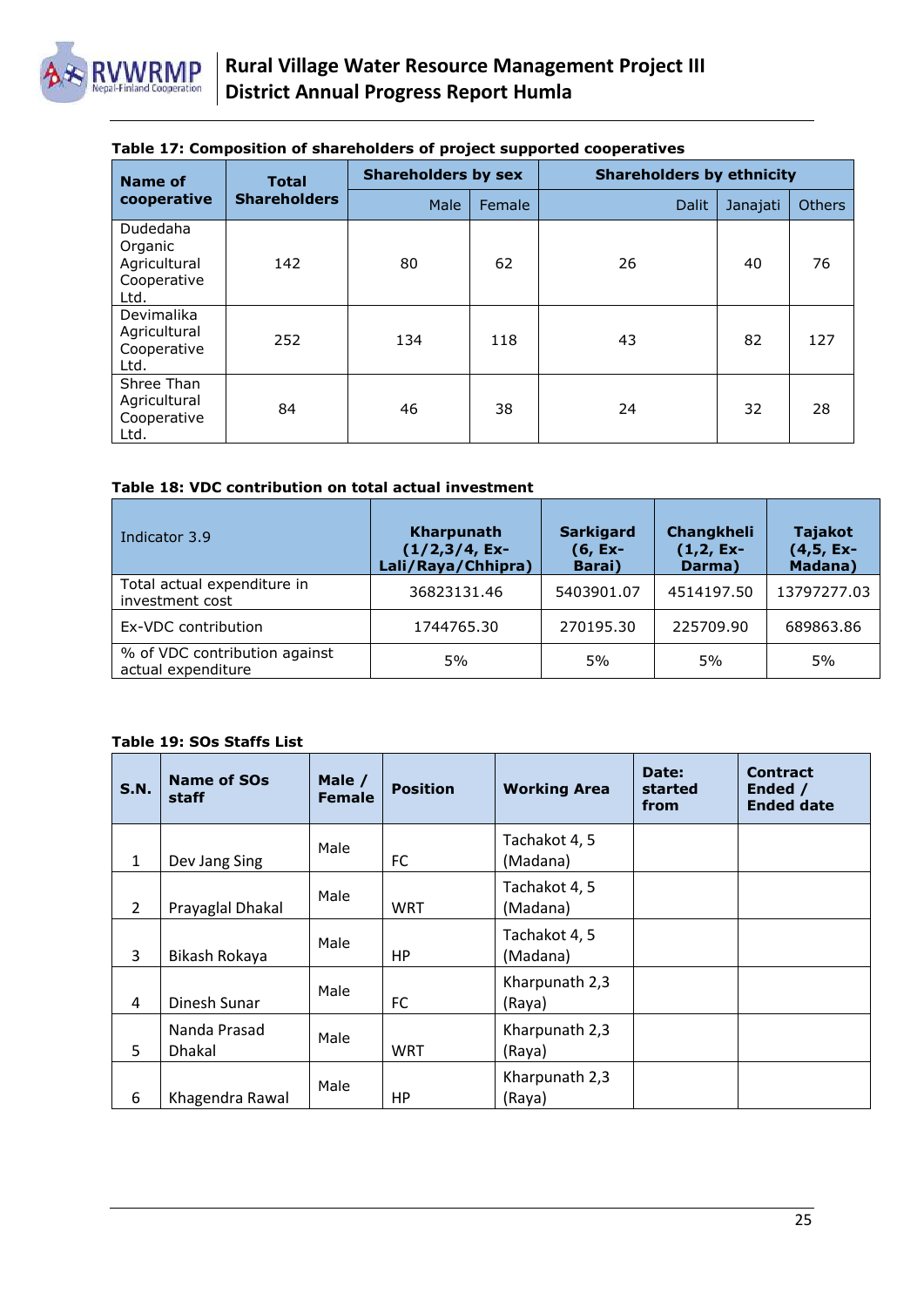

## **Rural Village Water Resource Management Project III District Annual Progress Report Humla**

|                |                  |      |               | Tachakot 4, 5                    |  |
|----------------|------------------|------|---------------|----------------------------------|--|
|                |                  | Male |               | (Madana) and                     |  |
|                |                  |      |               | Kharpunath 2,3                   |  |
| $\overline{7}$ | Amar Bumi        |      | <b>LP</b>     | (Raya)                           |  |
|                |                  | Male |               | Kharpunath 4                     |  |
| 8              | Dev Jang Hamal   |      | <b>FC</b>     | (Chhipra)                        |  |
|                |                  |      |               | Kharpunath 4                     |  |
| 9              | Barkha Buda      | Male | <b>WRT</b>    | (Chhipra)                        |  |
|                |                  |      |               | Kharpunath 4                     |  |
| 10             | Bir Bahadur Buda | Male | <b>HP</b>     | (Chhipra)                        |  |
|                |                  |      |               | Kharpunath 1                     |  |
| 11             | Kuber Singh      | Male | FC            | (Lali)                           |  |
|                | Harka Bahadur    |      |               | Kharpunath 1                     |  |
| 12             | <b>Buda</b>      | Male | <b>WRT</b>    | (Lali)                           |  |
|                |                  |      |               | Kharpunath 1                     |  |
| 13             | Gorkha B.K.      | Male | HP            | (Lali)                           |  |
|                | Ratan Bahadur    |      |               | Kharpunath 1,4                   |  |
| 14             | Bhandari         | Male | <b>LP</b>     | (Lali, Chhipra)                  |  |
|                | Chhakka Bahadur  |      |               | Sarkigard 6                      |  |
| 15             | Lama             | Male | FC            | (Barai)                          |  |
|                |                  |      |               | Sarkigard 6                      |  |
| 16             | Nabaraj Shahi    | Male | <b>WRT</b>    | (Barai)                          |  |
|                | Jaram Bahadur    |      |               | Sarkigard 6                      |  |
| 17             | Shahi            | Male | HP            | (Barai)                          |  |
|                | Danta Bahadur    |      |               | Changkheli 1                     |  |
| 18             | Shahi            | Male | FC            | (Darma)                          |  |
|                |                  |      |               |                                  |  |
| 19             | Harka Rokaya     | Male | <b>WRT</b>    | Changkheli 1<br>(Darma)          |  |
|                |                  |      |               |                                  |  |
|                | Man Bahadur      | Male |               | Changkheli 1                     |  |
| 20             | Shahi            |      | <b>HP</b>     | (Darma)                          |  |
|                |                  |      |               | Sarkigard 6<br>(Barai) and       |  |
|                |                  | Male |               | Changkheli 1                     |  |
| 21             | Barkha Pal       |      | <b>LP</b>     | (Darma)                          |  |
|                |                  |      |               | Kharpunath 1                     |  |
|                |                  |      |               | (Lali), Sarkigard 6              |  |
|                |                  | Male |               | (Barai) and                      |  |
|                |                  |      |               | Changkheli 1                     |  |
| 22             | Karbu Lama       |      | <b>SE</b>     | (Darma)                          |  |
|                |                  |      |               |                                  |  |
|                |                  |      |               | Tachakot 4, 5                    |  |
|                |                  | Male |               | (Madana) and<br>Kharpunath 2,3,4 |  |
| 23             | Tenzin Lama      |      | <b>SE</b>     | (Raya, Chhipra)                  |  |
|                |                  |      |               | Kharpunath 1                     |  |
|                |                  |      |               | (Lali), 3 (Raya)                 |  |
|                |                  | Male | FC            | and Sarkegard 6                  |  |
| 24             | Dhurba Shahi     |      | (Cooperative) | (Barai)                          |  |
|                |                  |      |               |                                  |  |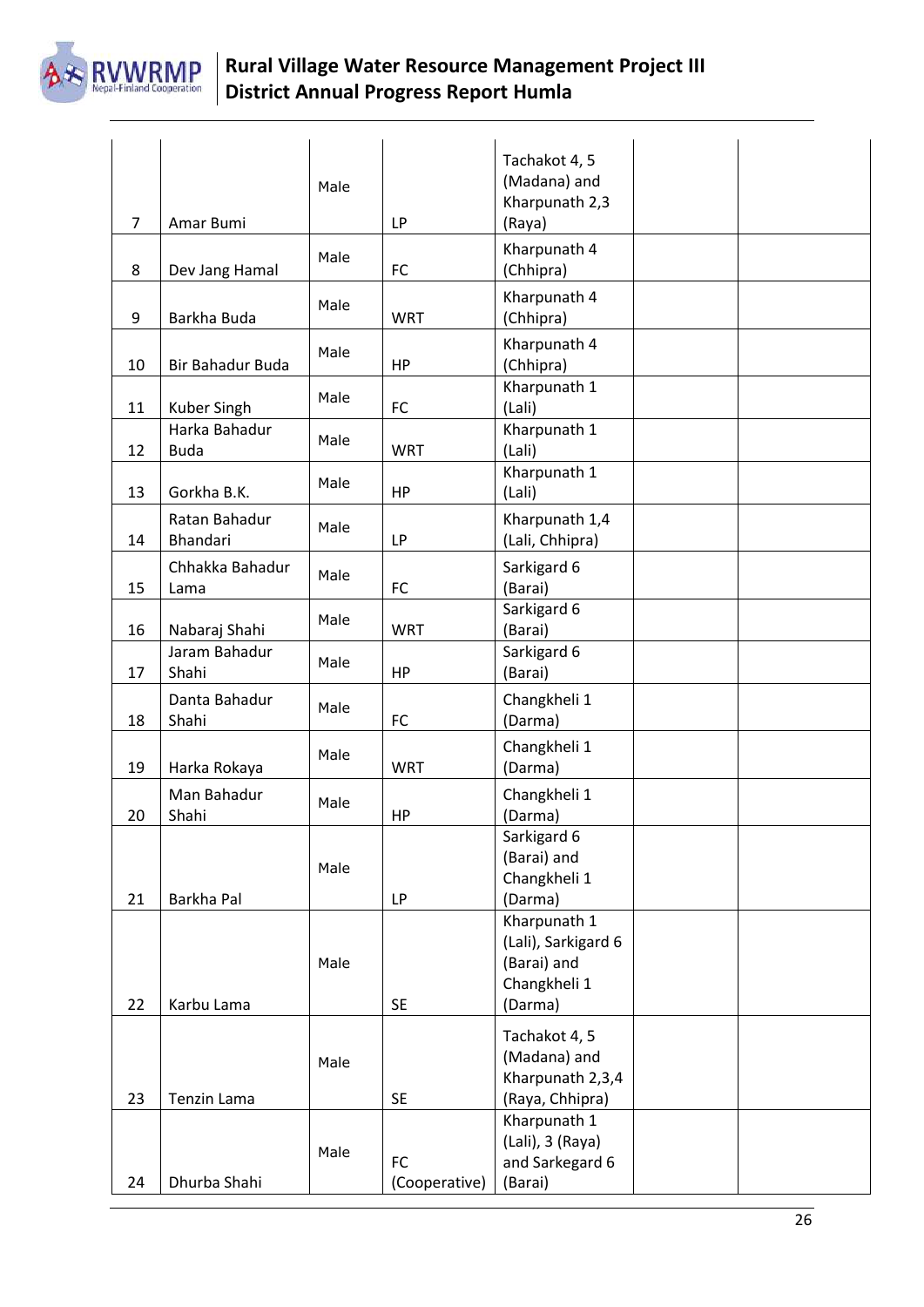**WRMP** 

## <span id="page-26-0"></span>**Annex 2: Case Study**

## **Water Supply Scheme nearby the cluster in Darma**



Devkotabada cluster in Darma 90 households 548 peoples were drinking water direct from one spring source (Kuwa). The round trip was one hour. After construction of Puine Ghatte Mul water supply and sanitation scheme; peoples are feeding drinking water near by the house constructed 13 public tap stands and one school tap. The round trip is reduced to 15 minute. Peoples are drinking safe water from tap stands. Cluster has improved water supply system.



After water scheme constructed near by the cluster; peoples are growing seasonal and non-seasonal vegetables near the cluster from access water. They are earning money from selling vegetables in Deuli bazar and headquarter of Changkheli rural municipality headquarter Piplang.